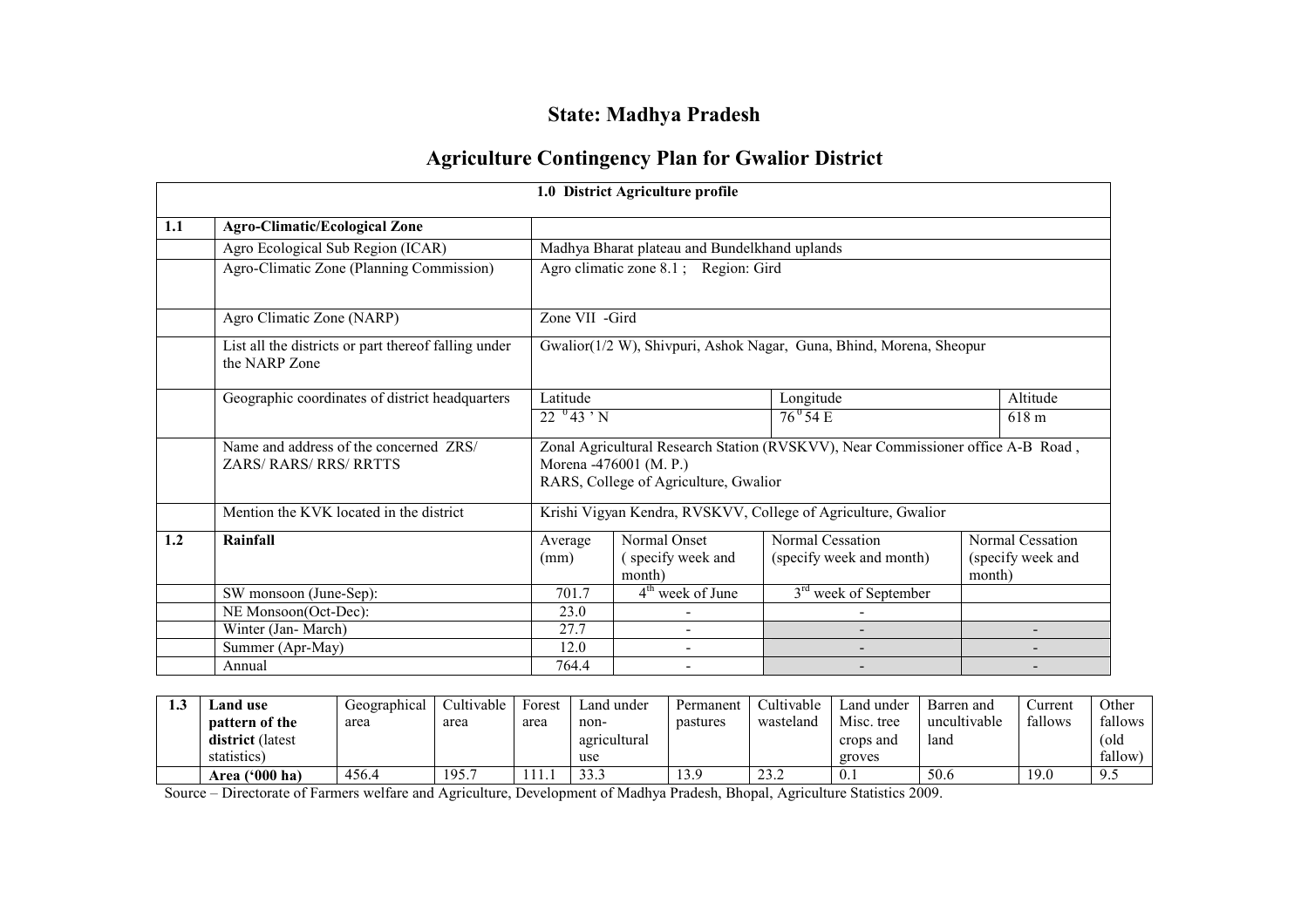| 1. 4 | Soil                 | Area ('000 ha) | Per. (%) of Total |
|------|----------------------|----------------|-------------------|
|      | Deep soil            | 277.6          | 60.94             |
|      | 2. Medium deep soils | 66.40          | 14.61             |
|      | Shallow soils        | 11.20          | 24.45             |

\* mention colour, depth and texture (heavy, light, sandy, loamy, clayey etc) and give vernacular name, if any, in brackets

| 1.5 | <b>Agricultural land use</b> | Area $(^{\circ}000$ ha) | Cropping intensity $\%$ |
|-----|------------------------------|-------------------------|-------------------------|
|     | Net sown area                | 195.7                   | 29                      |
|     | Area sown more than once     | 56.1                    |                         |
|     | Gross cropped area           | 251.8                   |                         |

| 1.6 | Irrigation                                                                                              |                             |                      | Area ('000 ha)                                                                                 |  |  |  |  |
|-----|---------------------------------------------------------------------------------------------------------|-----------------------------|----------------------|------------------------------------------------------------------------------------------------|--|--|--|--|
|     | Net irrigated area                                                                                      |                             |                      | 106.3                                                                                          |  |  |  |  |
|     | Gross irrigated area                                                                                    | 137.3                       |                      |                                                                                                |  |  |  |  |
|     | Rainfed area                                                                                            |                             |                      | 89.4                                                                                           |  |  |  |  |
|     | <b>Sources of Irrigation</b>                                                                            | Number                      | Area ('000 ha) GROSS | Percentage of total irrigated area                                                             |  |  |  |  |
|     | Canals                                                                                                  | 3                           | 77.0                 | 56.2                                                                                           |  |  |  |  |
|     | Tanks                                                                                                   | 5                           | 0.2                  |                                                                                                |  |  |  |  |
|     | Open wells                                                                                              | 15615                       | 43.1                 | 31.4                                                                                           |  |  |  |  |
|     | Bore wells                                                                                              | 5778                        | 11.6                 | 8.4                                                                                            |  |  |  |  |
|     | Lift irrigation schemes                                                                                 |                             | $\overline{a}$       |                                                                                                |  |  |  |  |
|     | Micro-irrigation                                                                                        |                             |                      |                                                                                                |  |  |  |  |
|     | Other sources (please specify)                                                                          |                             | 5.4                  | 3.9                                                                                            |  |  |  |  |
|     | Total Irrigated Area                                                                                    |                             | 137.3                |                                                                                                |  |  |  |  |
|     | Pump sets                                                                                               |                             |                      |                                                                                                |  |  |  |  |
|     | No. of Tractors                                                                                         |                             |                      |                                                                                                |  |  |  |  |
|     | Groundwater availability and use* (Data source:<br><b>State/Central Ground water Department /Board)</b> | No. of<br>blocks/<br>Tehsil | $(\%)$ area          | Quality of water (specify the problem such as<br>high levels of arsenic, fluoride, saline etc) |  |  |  |  |
|     | Over exploited                                                                                          |                             |                      |                                                                                                |  |  |  |  |
|     | Critical                                                                                                |                             |                      |                                                                                                |  |  |  |  |
|     | Semi-critical                                                                                           |                             |                      |                                                                                                |  |  |  |  |
|     | Safe                                                                                                    |                             | 29%                  |                                                                                                |  |  |  |  |
|     | Wastewater availability and use                                                                         |                             |                      |                                                                                                |  |  |  |  |
|     | Ground water quality                                                                                    | Good                        |                      |                                                                                                |  |  |  |  |
|     | *over-exploited: groundwater utilization > 100%; critical: 90-100%; semi-critical: 70-90%; safe: <70%   |                             |                      |                                                                                                |  |  |  |  |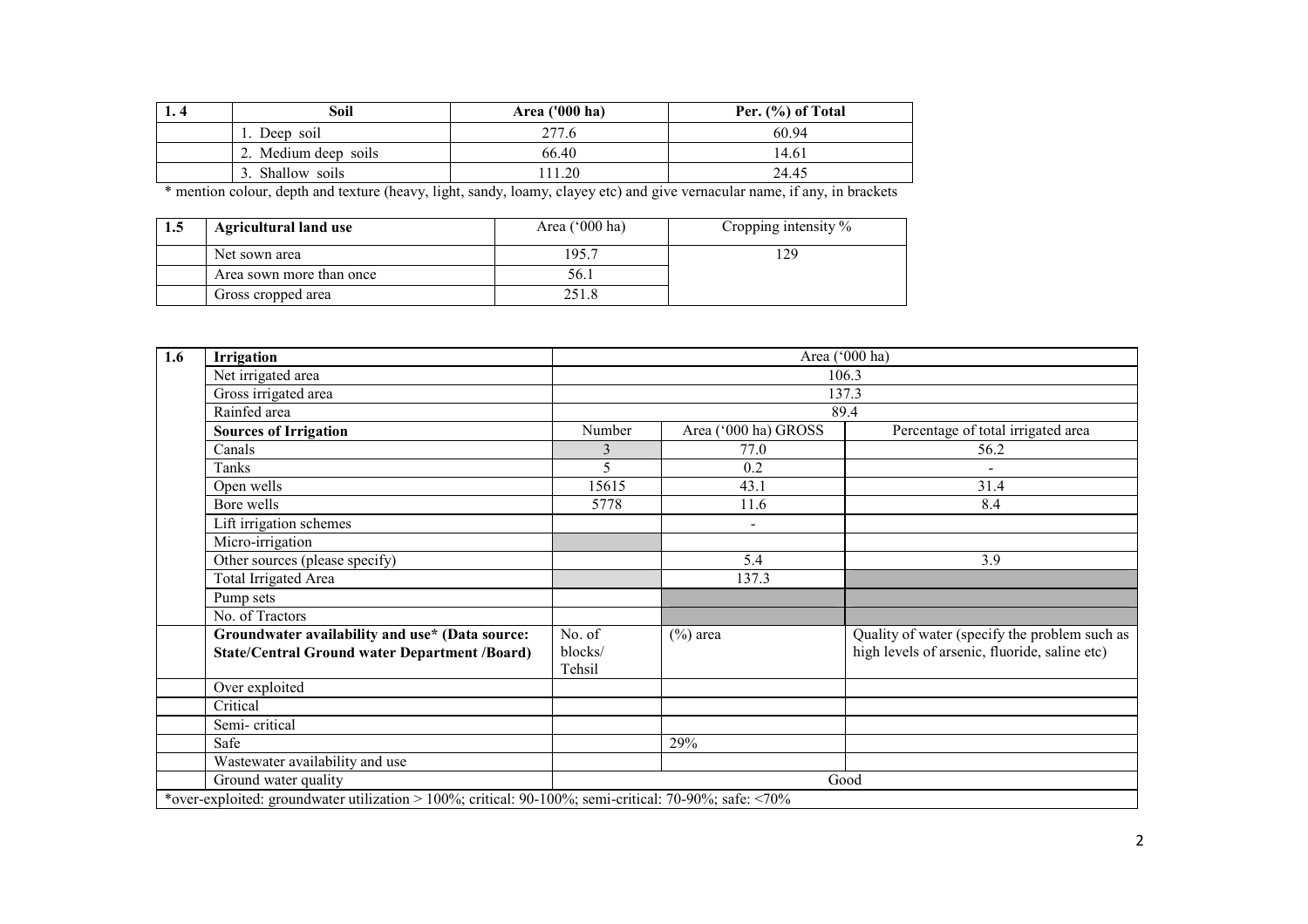| S.No.                   | Major field crops             | Area ('000 ha)   |                  |                |                  |                |                |               |                    |
|-------------------------|-------------------------------|------------------|------------------|----------------|------------------|----------------|----------------|---------------|--------------------|
|                         | cultivated                    |                  | <b>Kharif</b>    |                |                  | Rabi           |                |               |                    |
|                         |                               | <b>Irrigated</b> | Rainfed          | <b>Total</b>   | <b>Irrigated</b> | Rainfed        | <b>Total</b>   | <b>Summer</b> | <b>Grand</b> total |
| $\mathbf{1}$            | Paddy                         | 15.9             | $\Delta$         | 15.9           | $\blacksquare$   | $\blacksquare$ | $\blacksquare$ |               | 15.9               |
| $\overline{2}$          | Bajra                         | $\blacksquare$   | $\overline{5.9}$ | 5.9            | $\blacksquare$   | $\blacksquare$ | $\sim$         |               | $\overline{5.9}$   |
| $\overline{\mathbf{3}}$ | Black gram                    | $\omega$         | 6.2              | 6.2            | $\blacksquare$   | $\blacksquare$ | $\blacksquare$ |               | 6.2                |
| $\overline{4}$          | Soybean                       | 1.16             | 14.74            | 15.9           |                  |                |                |               | 15.9               |
| $\overline{5}$          | Wheat                         |                  | $\blacksquare$   | $\blacksquare$ | 85.9             | 1.1            | 87.0           |               | 87.0               |
| Others                  | Chickpea                      |                  |                  |                | 6.28             | 15.62          | 21.9           |               | 21.9               |
|                         | mustard                       |                  |                  |                | 15.5             | 40.1           | 55.6           |               | 55.6               |
| S.No.                   | Horticulture crops -          |                  |                  |                |                  |                |                |               |                    |
|                         | <b>Fruits</b>                 |                  |                  |                |                  |                |                |               |                    |
| $\mathbf{1}$            | <b>Mango</b>                  |                  |                  |                |                  |                |                |               |                    |
| $\overline{2}$          | Guava                         |                  |                  |                |                  |                |                |               |                    |
| $\overline{3}$          | Lemon                         |                  |                  |                |                  |                |                |               |                    |
| $\overline{4}$          | Others(Papaya, ber, amla)     |                  |                  |                |                  |                |                |               |                    |
| $\overline{5}$          |                               |                  |                  |                |                  |                |                |               |                    |
| Others                  |                               |                  |                  |                |                  |                |                |               |                    |
|                         | Horticulture crops -          |                  |                  |                |                  |                |                |               |                    |
|                         | <b>Vegetables</b>             |                  |                  |                |                  |                |                |               |                    |
| 1                       | Potato                        |                  |                  |                |                  |                |                |               |                    |
| $\overline{2}$          | Onion                         |                  |                  |                |                  |                |                |               |                    |
| $\overline{3}$          | Cabbage+cauliflower           |                  |                  |                |                  |                |                |               |                    |
| $\overline{4}$          | Tomato                        |                  |                  |                |                  |                |                |               |                    |
| 5                       | Garlic                        |                  |                  |                |                  |                |                |               |                    |
| Others                  | Others(lady's finger, arabi,  |                  |                  |                |                  |                |                |               |                    |
| (specify)               | brinjal, chilies, ginger,     |                  |                  |                |                  |                |                |               |                    |
|                         | turmeric, coriander)          |                  |                  |                |                  |                |                |               |                    |
|                         |                               |                  |                  |                |                  |                |                |               |                    |
|                         | <b>Medicinal and Aromatic</b> |                  |                  |                |                  |                |                |               |                    |
|                         | crops                         |                  |                  |                |                  |                |                |               |                    |
|                         | Safed Musali                  |                  |                  |                |                  |                |                |               |                    |
| $\overline{2}$          | Kalmegh                       |                  |                  |                |                  |                |                |               |                    |
| $\overline{\mathbf{3}}$ | kinwach                       |                  |                  |                |                  |                |                |               |                    |
| $\overline{4}$          | Ashwa gandha                  |                  |                  |                |                  |                |                |               |                    |
| $\overline{5}$          | Rosh, lemon                   |                  |                  |                |                  |                |                |               |                    |
| Others<br>(specify)     |                               |                  |                  |                |                  |                |                |               |                    |

1.7 Area under major field crops & horticulture (as per latest figures) (year 2006-07)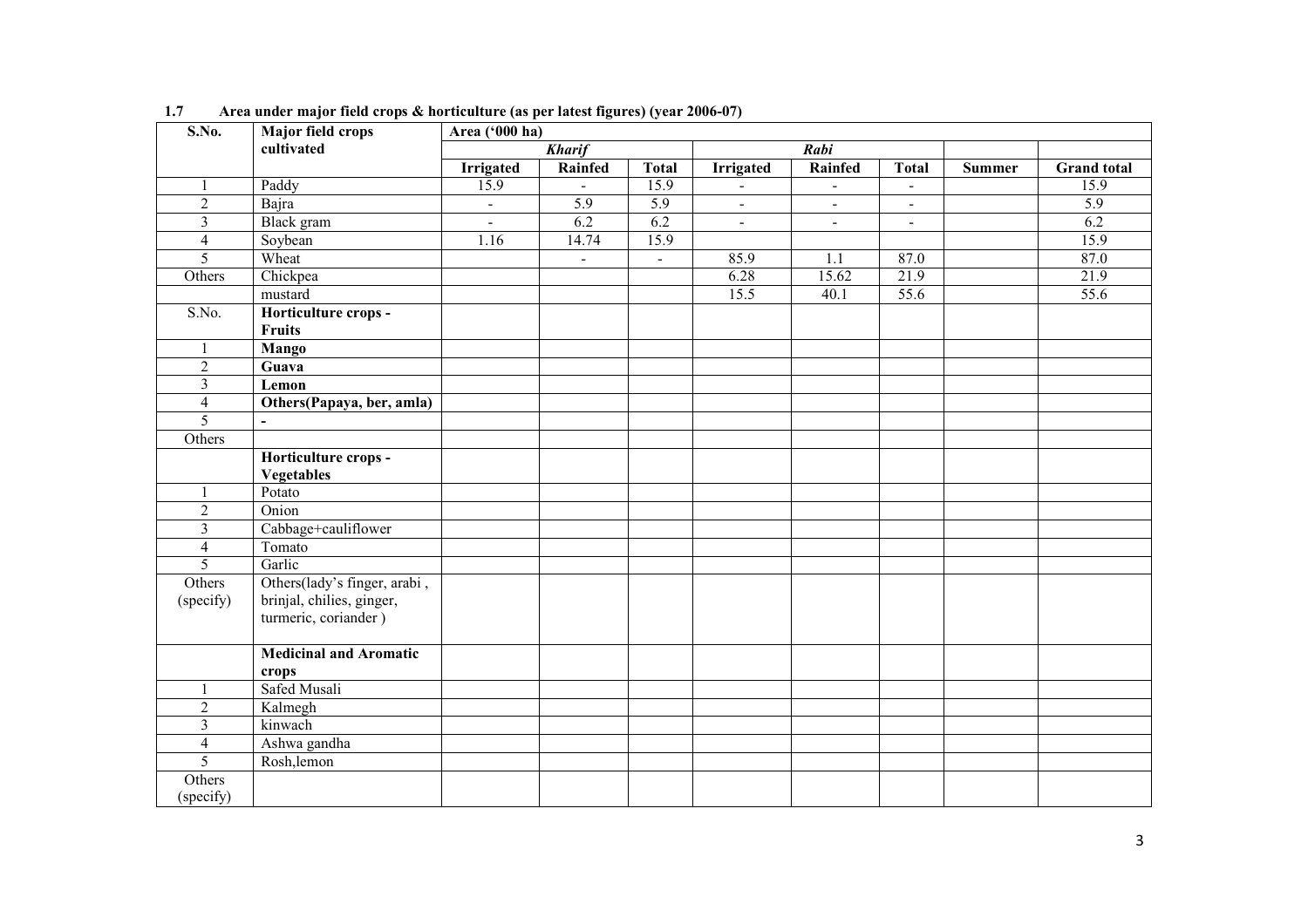| S.No.          | <b>Major field crops</b> | Area ('000 ha) |               |              |                  |         |              |               |                    |
|----------------|--------------------------|----------------|---------------|--------------|------------------|---------|--------------|---------------|--------------------|
|                | cultivated               |                | <b>Kharif</b> |              |                  | Rabi    |              |               |                    |
|                |                          | Irrigated      | Rainfed       | <b>Total</b> | <b>Irrigated</b> | Rainfed | <b>Total</b> | <b>Summer</b> | <b>Grand</b> total |
|                | <b>Plantation crops</b>  |                |               |              |                  |         |              |               |                    |
|                | Sagwan                   |                |               |              |                  |         |              |               |                    |
| $\overline{2}$ | popular                  |                |               |              |                  |         |              |               |                    |
| 3              | Eucalyptus               |                |               |              |                  |         |              |               |                    |
| 4              |                          |                |               |              |                  |         |              |               |                    |
| 5              |                          |                |               |              |                  |         |              |               |                    |
| Others         | Eg., industrial pulpwood |                |               |              |                  |         |              |               |                    |
| (Specify)      | crops etc.               |                |               |              |                  |         |              |               |                    |
|                | <b>Fodder crops</b>      |                |               |              |                  |         |              |               |                    |
|                |                          |                |               |              |                  |         |              |               |                    |
| $\overline{2}$ |                          |                |               |              |                  |         |              |               |                    |
| 3              |                          |                |               |              |                  |         |              |               |                    |
| $\overline{4}$ |                          |                |               |              |                  |         |              |               |                    |
| Others         |                          |                |               |              |                  |         |              |               |                    |
| (Specify)      |                          |                |               |              |                  |         |              |               |                    |
|                | Total fodder crop area   |                |               |              |                  |         |              |               |                    |
|                | <b>Grazing land</b>      |                |               |              |                  |         |              |               |                    |
|                | Sericulture etc          |                |               |              |                  |         |              |               |                    |
|                | Others (specify)         |                |               |              |                  |         |              |               |                    |

| 1.8  | Livestock                                       | <b>Male ('000)</b> | Female ('000) | <b>Young Stock</b>        | <b>Total ('000)</b> |
|------|-------------------------------------------------|--------------------|---------------|---------------------------|---------------------|
|      | Non descriptive Cattle (local low yielding)     | 68.1               | 92.0          | 83.4                      | 243.5               |
|      | Crossbred cattle                                |                    |               |                           |                     |
|      | Non descriptive Buffaloes (local low yielding)  | 3.4                | 109.2         |                           | 84.6                |
|      | <b>Graded Buffaloes</b>                         |                    |               |                           | 197.2               |
|      | Goat                                            |                    |               |                           | 198.3               |
|      | Sheep                                           |                    |               |                           | 67.3                |
|      | Others Horses, Pig, Yak etc.)                   |                    |               |                           | 37.1                |
|      | Commercial dairy farms (Number)                 |                    |               |                           |                     |
| 1.9  | Poultry                                         | No. of farms       |               | Total No. of birds ('000) |                     |
|      | Commercial                                      |                    |               |                           |                     |
|      | Backyard                                        |                    |               |                           |                     |
| 1.10 | Fisheries (Data source: Chief Planning Officer) |                    |               |                           |                     |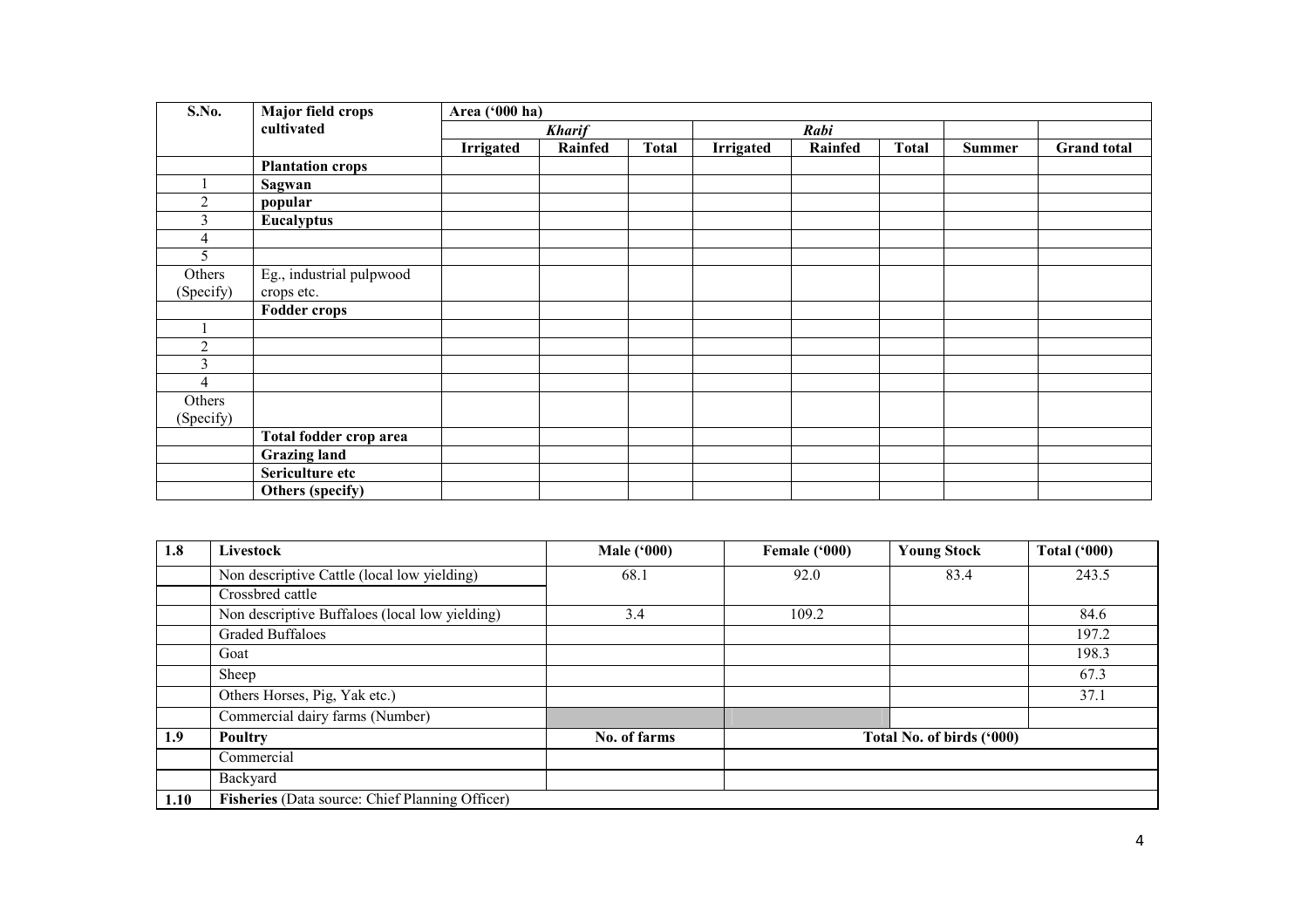| A. Capture                              |           |                          |                          |                          |                        |                          |
|-----------------------------------------|-----------|--------------------------|--------------------------|--------------------------|------------------------|--------------------------|
| i) Marine (Data Source:                 | No. of    | <b>Boats</b>             |                          |                          |                        | <b>Storage</b>           |
| <b>Fisheries Department</b> )           | fishermen | Mechanized               | Non-                     | Mechanized               | Non-mechanized         | facilities (Ice          |
|                                         |           |                          | mechanized               | (Trawl nets, Gill)       | (Shore Seines, Stake & | plants etc.)             |
|                                         |           |                          |                          | nets)                    | trap nets)             |                          |
|                                         |           | $\overline{\phantom{0}}$ | $\overline{\phantom{0}}$ |                          |                        |                          |
| ii) Inland (Data Source:                |           | No. Farmer owned ponds   |                          | <b>No. of Reservoirs</b> |                        | No. of village tanks     |
| <b>Fisheries Department)</b>            |           |                          | 07                       |                          |                        |                          |
| <b>B.</b> Culture                       |           |                          |                          |                          |                        |                          |
|                                         |           |                          | Water Spread Area (ha)   |                          | Yield (t/ha)           | <b>Production ('000)</b> |
|                                         |           |                          |                          |                          |                        | tons)                    |
| i) Brackish water (Data Source: MPEDA/  |           | $\overline{\phantom{0}}$ |                          |                          |                        |                          |
| <b>Fisheries Department</b> )           |           |                          |                          |                          |                        |                          |
| ii) Fresh water (Data Source: Fisheries |           |                          |                          |                          |                        |                          |
| Department)                             |           |                          |                          |                          |                        |                          |
| <b>Others</b>                           |           |                          |                          |                          |                        |                          |

1.11 Production and Productivity of major crops (Average of last 5 years: 2004, 05, 06, 07, 08; specify years)

| 1.11   | Name of              |                               | <b>Kharif</b>                                                             |                          | Rabi                           |                          | <b>Summer</b>                  |                               | <b>Total</b>            |                                           |
|--------|----------------------|-------------------------------|---------------------------------------------------------------------------|--------------------------|--------------------------------|--------------------------|--------------------------------|-------------------------------|-------------------------|-------------------------------------------|
|        | crop                 | <b>Production</b><br>('000 t) | Productivity<br>(kg/ha)                                                   | Production<br>('000 t)   | <b>Productivity</b><br>(kg/ha) | Production<br>('000 t)   | <b>Productivity</b><br>(kg/ha) | <b>Production</b><br>('000 t) | Productivity<br>(kg/ha) | residue<br>as<br>fodder<br>('000<br>tons) |
|        |                      |                               | Major Field crops (Crops to be identified based on total acreage)         |                          |                                |                          |                                |                               |                         |                                           |
| Crop 1 | Paddy                | 32.4                          | 2174                                                                      |                          |                                |                          |                                | 32.4                          | 2174                    |                                           |
| Crop 2 | Bajra                | 15.7                          | 1892                                                                      | $\overline{\phantom{a}}$ |                                | $\overline{\phantom{0}}$ |                                | 15.7                          | 1892                    |                                           |
| Crop 3 | Urid                 | 4.8                           | 421                                                                       | $\overline{\phantom{a}}$ | $\overline{\phantom{a}}$       | $\overline{\phantom{a}}$ | $\overline{\phantom{a}}$       | 4.8                           | 421                     |                                           |
| Crop 4 | Soybean              | 29.1                          | 1902                                                                      |                          |                                | $\overline{\phantom{0}}$ | $\overline{\phantom{a}}$       | 29.1                          | 1902                    |                                           |
| Crop 5 | Wheat                | $\overline{\phantom{a}}$      |                                                                           |                          |                                |                          | $\overline{\phantom{0}}$       | 207.9                         | 2390                    |                                           |
| Others | Chickpea             |                               |                                                                           |                          |                                |                          | $\overline{\phantom{a}}$       | 27.9                          | 1197                    |                                           |
|        | Rape $\&$<br>mustard |                               |                                                                           |                          |                                |                          |                                | 48.6                          | 874                     |                                           |
|        |                      |                               | Major Horticultural crops (Crops to be identified based on total acreage) |                          |                                |                          |                                |                               |                         |                                           |
| Crop 1 | Mango                |                               |                                                                           |                          |                                |                          |                                | 30.9                          |                         |                                           |
| Crop 2 | Guava                |                               |                                                                           |                          |                                |                          |                                | 47.8                          |                         |                                           |
| Crop 3 | Lime                 |                               |                                                                           |                          |                                |                          |                                | 16.5                          |                         |                                           |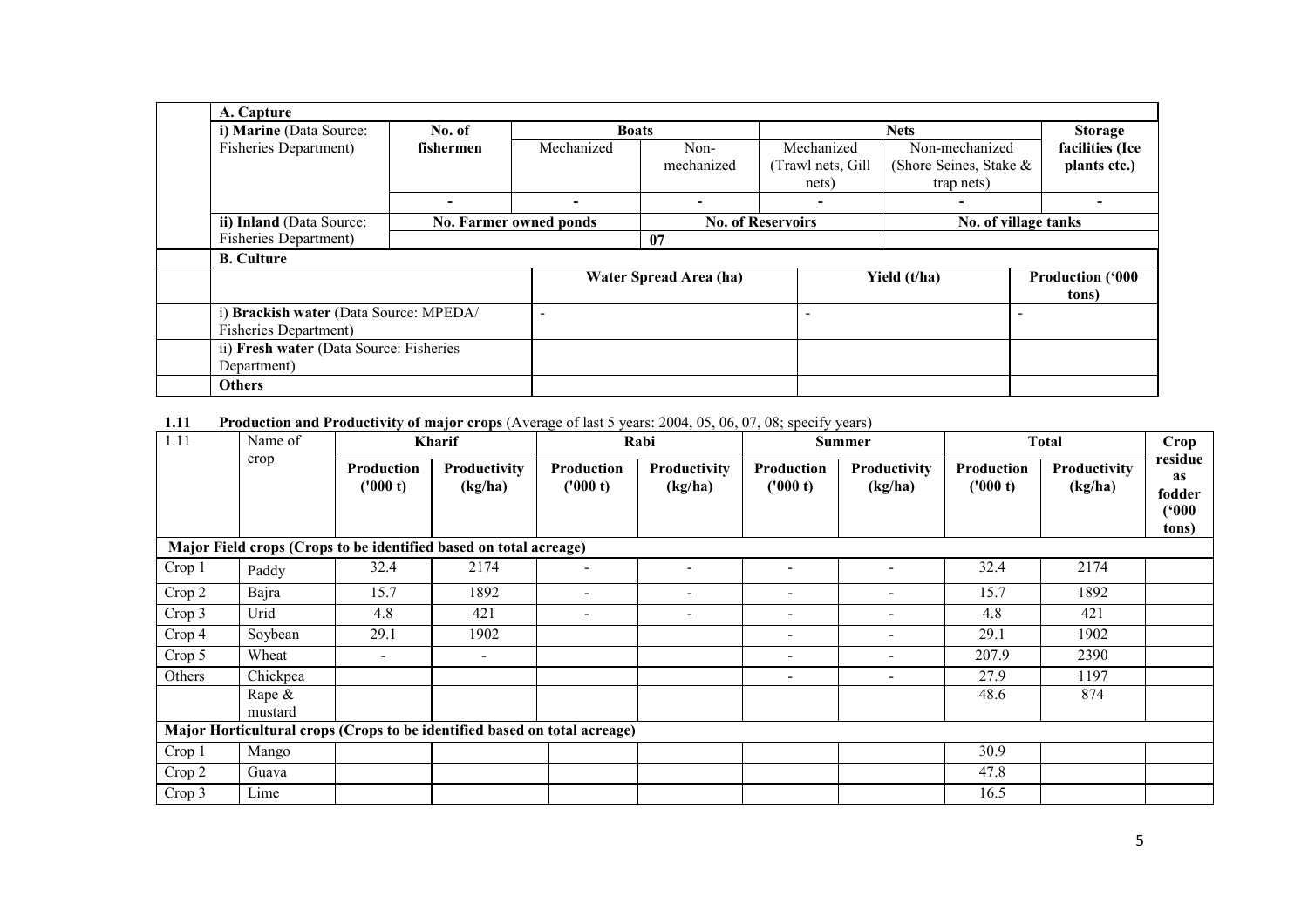| Crop <sub>4</sub> | Potato             |  | 1712<br>4/12 |  | 4712  | 4712  |  |
|-------------------|--------------------|--|--------------|--|-------|-------|--|
| Crop 5            | onion              |  | 581.7        |  | 581.7 | 581.7 |  |
| Others            | $\cdots$<br>garlic |  | 426.1        |  | 426.1 | 426.1 |  |

| 1.12 | Sowing window for 5       | Crop 1: Paddy       | 2: soybean      | 3: pearl millet  | 4: wheat         | 5: Mustard       | 6: Chickpea       |
|------|---------------------------|---------------------|-----------------|------------------|------------------|------------------|-------------------|
|      | major field crops         | (transplanting)     |                 |                  |                  |                  |                   |
|      | (start and end of normal) |                     |                 |                  |                  |                  |                   |
|      | sowing period)            |                     |                 |                  |                  |                  |                   |
|      | Kharif-Rainfed            |                     | 25 June-15 July | $01$ July-20July |                  |                  |                   |
|      | Kharif-Irrigated          | $10$ July- $10$ Aug |                 |                  |                  |                  |                   |
|      | Rabi-Rainfed              |                     |                 |                  |                  | $05$ Oct.-05 Nov | 15 Oct. - 15 Nov. |
|      | Rabi-Irrigated            |                     |                 | -                | 15Nov. - 25 Dec. |                  | 15 Oct. - 15 Nov. |

| 1.13 | What is the major contingency the district is prone to? (Tick mark) | Regular                  | Occasional | <b>None</b>     |
|------|---------------------------------------------------------------------|--------------------------|------------|-----------------|
|      | Drought                                                             |                          | Y          |                 |
|      | Flood                                                               | <b>100</b>               |            |                 |
|      | Cyclone                                                             |                          | -          |                 |
|      | Hail storm                                                          | $\overline{\phantom{0}}$ | Y          |                 |
|      | Heat wave                                                           | $\mathbf{v}$             |            |                 |
|      | Cold wave                                                           | $\mathbf{v}$             |            |                 |
|      | Frost                                                               | -                        | Y          |                 |
|      | Sea water intrusion                                                 |                          |            |                 |
|      | Pests and disease outbreak (specify)                                | $\overline{\phantom{0}}$ | Y          | $\qquad \qquad$ |
|      | Others (specify)                                                    |                          |            |                 |

| 1.14 | Include Digital maps of<br>the district for | Location map of district within State as Annexure I | Enclosed: Yes |
|------|---------------------------------------------|-----------------------------------------------------|---------------|
|      |                                             | Mean annual rainfall as Annexure 2                  | Enclosed: Yes |
|      |                                             | Soil map as Annexure 3                              | Enclosed: Yes |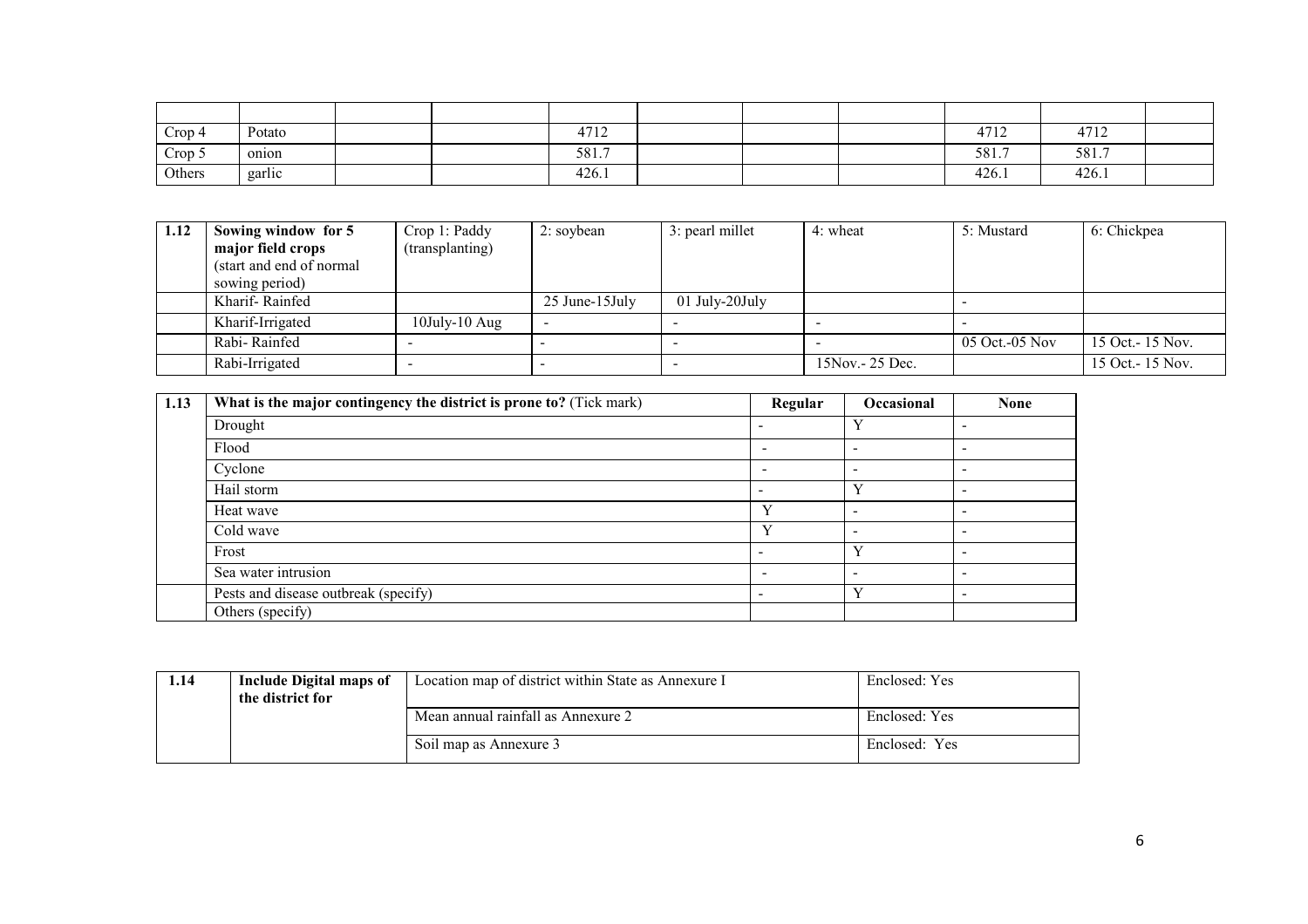Annexure I

Location map of Gwalior district

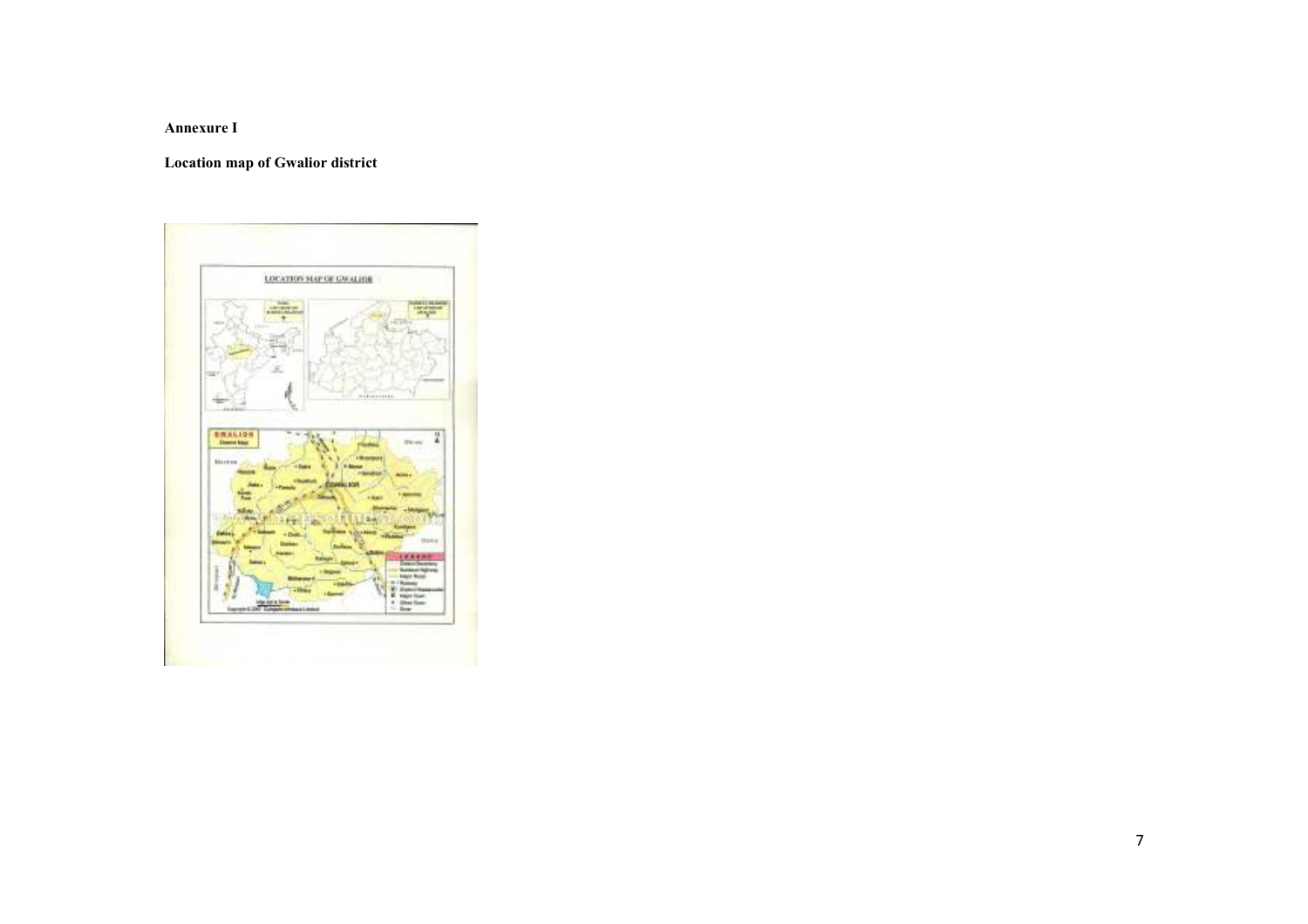#### Annexure II

#### Mean annual rainfall

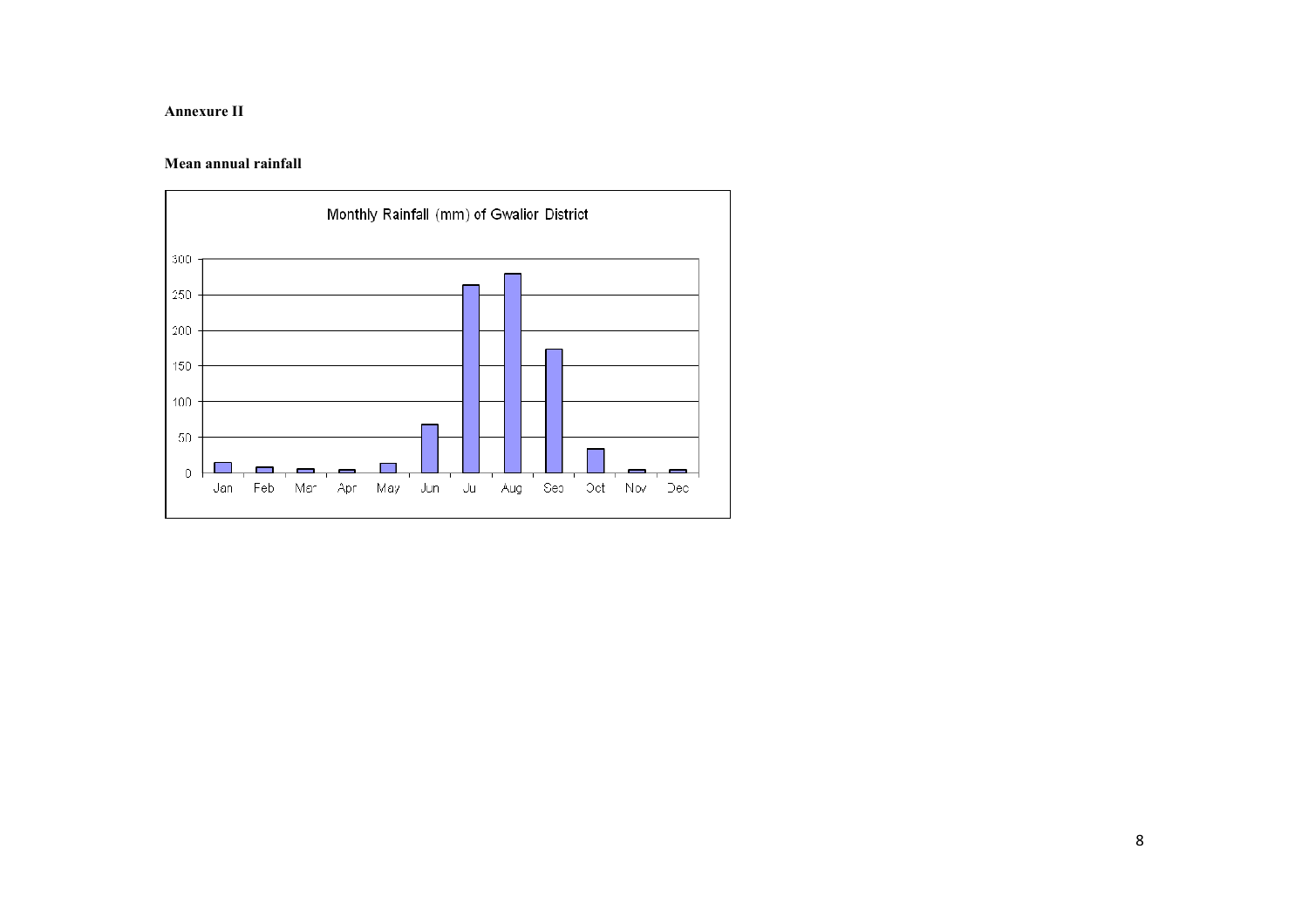#### Annexure III

#### Soil Map



(Source: NBSS&LUP, Amravati Road, Nagpur)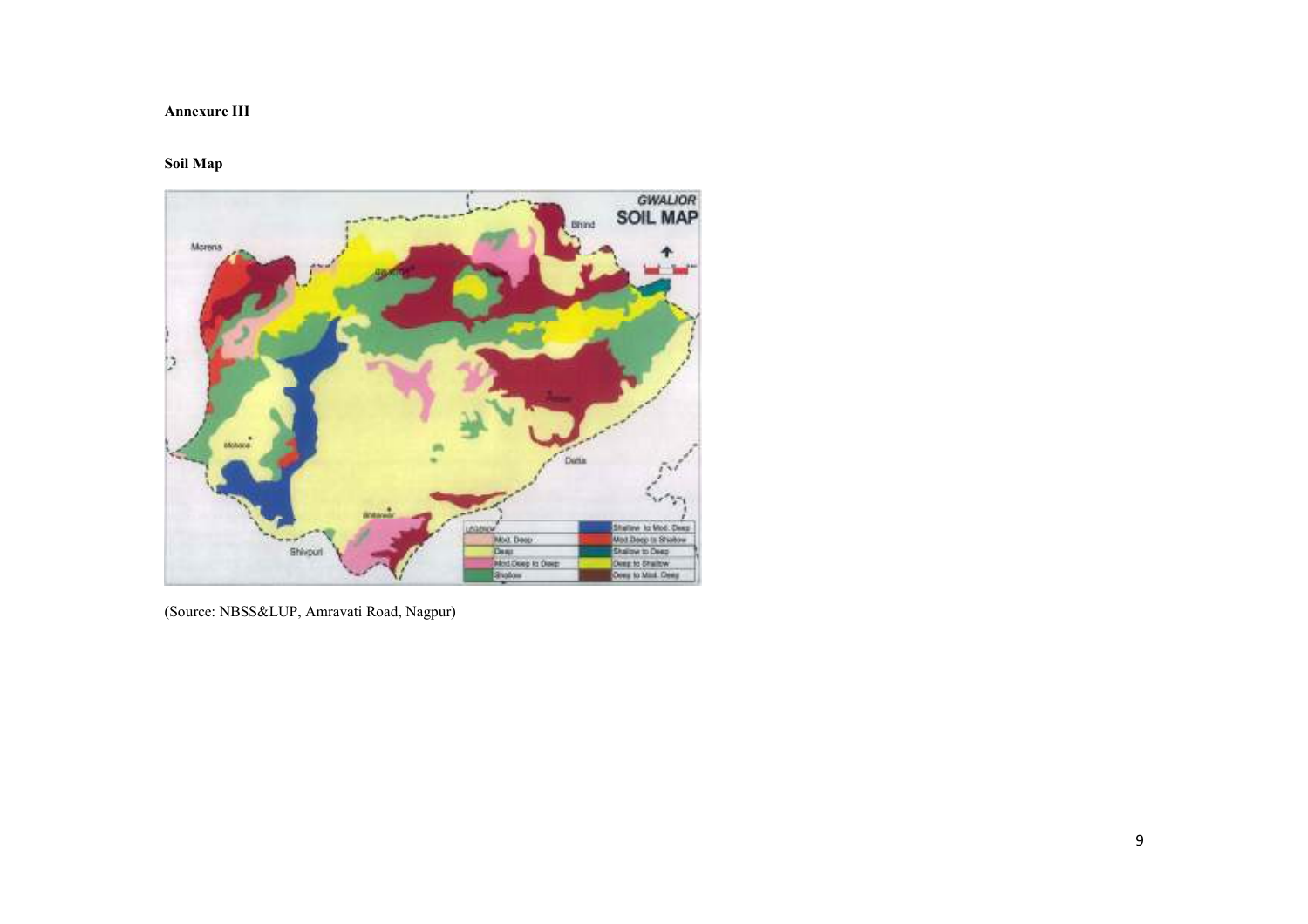# 2.0 Strategies for weather related contingencies 2.1 Drought 2.1.1 Rainfed situation

| <b>Condition</b>                                  |                               |                                                                                      |                                                                                                                                 | <b>Suggested Contingency measures</b>                                            |                                                                                                                                                                  |
|---------------------------------------------------|-------------------------------|--------------------------------------------------------------------------------------|---------------------------------------------------------------------------------------------------------------------------------|----------------------------------------------------------------------------------|------------------------------------------------------------------------------------------------------------------------------------------------------------------|
| <b>Early season</b><br>drought (delayed<br>onset) | Major<br>Farming<br>situation | <b>Normal Crop / Cropping</b><br>system                                              | Change in crop / cropping system <sup>c</sup><br>including variety                                                              | Agronomic<br>measures                                                            | <b>Remarks</b> on<br>Implementation                                                                                                                              |
|                                                   | 2                             | 3                                                                                    | 4                                                                                                                               | 5                                                                                | 6                                                                                                                                                                |
| Delay by 2 weeks<br>2 <sup>nd</sup> week of July  | Deep soils                    | Fallow<br>Pearl millet                                                               | green gram-TJM 3, TM 99-37/ black<br>$gram - JU$ 86, RBU 38 /sesamum TKG 8<br>Pearl millet - JBV 3, JHB 467 / sesamum-<br>TKG 8 | -Line sowing with<br>seed drill<br>- Use certified seed of<br>improved varieties | Conversance with<br>Agricult-ural<br>universities/NSC/<br>SSC/RKVY and                                                                                           |
|                                                   |                               | Soybean<br>Pigeon pea + green gram/<br>black gram/ Sesamum                           | Soybean- JS 95-60, JS 93-05<br>Pigeon pea- (early) + green gram / black<br>gram/Sesamum                                         | -Adopt INM, IWM<br>and IPM measures                                              | NFSM for quality seed<br>of improved varieties<br>Promote seed societies<br>for assured availability<br>of quality seed.<br>Convergence with<br>NAREGA for rural |
|                                                   | Moderate<br>deep soils        | Fallow                                                                               | Green gram/black gram/Sesamum                                                                                                   |                                                                                  |                                                                                                                                                                  |
|                                                   |                               | Pearl millet                                                                         | Pearl millet $-$ JBV 3, JHB 467 + Pigeon<br>pea                                                                                 |                                                                                  | employment<br>generations                                                                                                                                        |
|                                                   |                               | Sesamum/Green Gram/<br>Black gram<br>Pigeon pea + green gram/<br>black gram/ Sesamum | Pearl millet/ Pigeonpea<br>Green gram/black gram + Pigeonpea -<br><b>TJT-501</b>                                                |                                                                                  |                                                                                                                                                                  |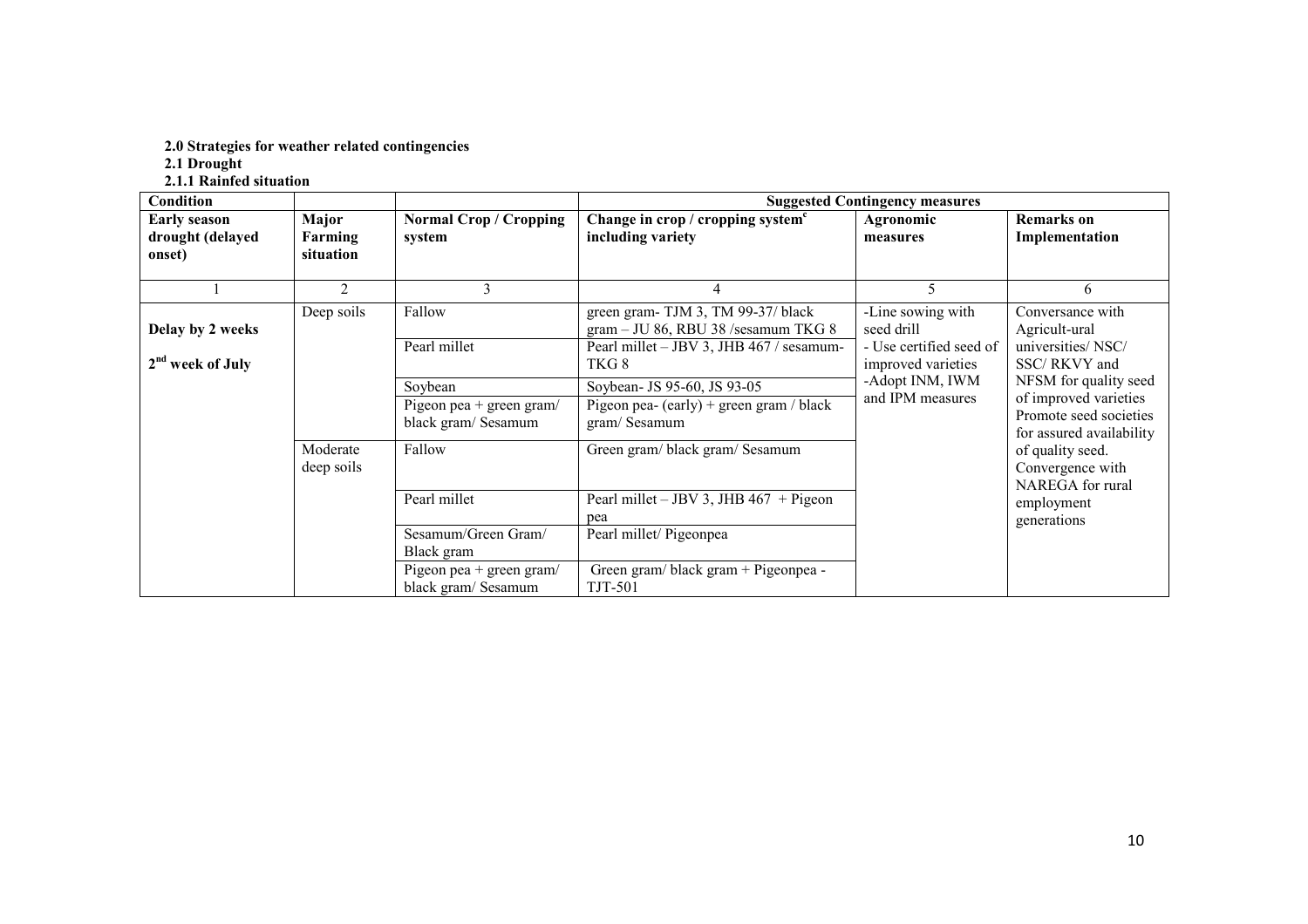| <b>Condition</b>                                  |                                                                                                                                                                                                                |                                                 |                                                                             | <b>Suggested Contingency measures</b>                                    |                                                                                                                |
|---------------------------------------------------|----------------------------------------------------------------------------------------------------------------------------------------------------------------------------------------------------------------|-------------------------------------------------|-----------------------------------------------------------------------------|--------------------------------------------------------------------------|----------------------------------------------------------------------------------------------------------------|
| <b>Early season</b><br>drought (delayed<br>onset) | <b>Major Farming</b><br>situation                                                                                                                                                                              | <b>Normal Crop / Cropping</b><br>system         | Change in crop / cropping system <sup>c</sup><br>including variety          | Agronomic<br>measures                                                    | <b>Remarks</b> on<br>Implementation                                                                            |
|                                                   | $\mathbf{2}$                                                                                                                                                                                                   | 3                                               | 4                                                                           |                                                                          | 6                                                                                                              |
| Delay by 4 weeks<br>4 <sup>th</sup> week of July  | Deep soils<br>Green gram-TJM 3, TM 99-37/ black<br>Fallow<br>gram - JU 86, RBU 38 /sesamum TKG 8<br>seed drill<br>of improved<br>Pearl millet<br>varieties<br>Pearl millet - JBV 3, JHB 467 /<br>sesamum-TKG 8 | -Line sowing with<br>- Use certified seed       | Conversance with<br>Agricultural universities/<br>NSC/ SSC/ RKVY and        |                                                                          |                                                                                                                |
|                                                   |                                                                                                                                                                                                                |                                                 | -Adopt INM, IWM<br>and IPM measures                                         | NFSM for quality seed of<br>improved varieties<br>Promote seed societies |                                                                                                                |
|                                                   |                                                                                                                                                                                                                | Pigeon pea + green gram/<br>black gram/ Sesamum | Pigeon pea- (TJT 501, RVICPH $2671$ ) +<br>green gram / black gram/ Sesamum |                                                                          | for assured availability of<br>quality seed.<br>Convergence with<br>NAREGA for rural<br>employment generations |
|                                                   | Moderate deep<br>soils                                                                                                                                                                                         | Fallow                                          | Green gram/black gram/Sesamum                                               |                                                                          |                                                                                                                |
|                                                   |                                                                                                                                                                                                                | Pearl millet                                    | Pearl millet – JBV 3, JHB $467 +$ Pigeon<br>pea                             |                                                                          |                                                                                                                |
|                                                   |                                                                                                                                                                                                                | Sesamum/Green Gram/<br>Black gram               | Pearl millet/ Pigeonpea / Guar (HG 563)                                     |                                                                          |                                                                                                                |
|                                                   |                                                                                                                                                                                                                | Pigeon pea + green gram/<br>black gram/ Sesamum | Green gram/black gram + Pigeonpea -<br>TJT-501                              |                                                                          |                                                                                                                |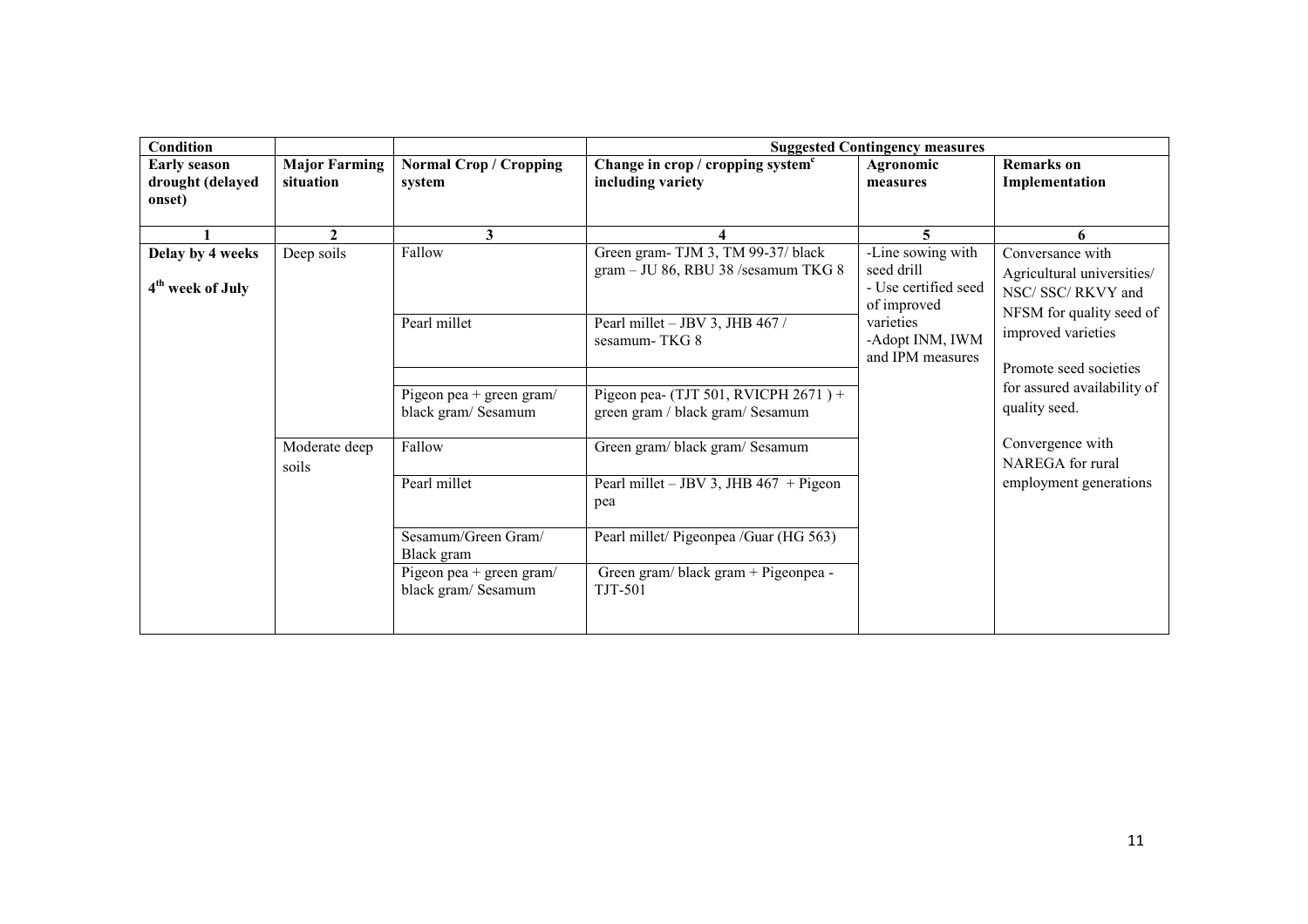| Condition                                                                                                     |                                      |                                                 |                                                                     | <b>Suggested Contingency measures</b>  |                                                      |  |  |                        |
|---------------------------------------------------------------------------------------------------------------|--------------------------------------|-------------------------------------------------|---------------------------------------------------------------------|----------------------------------------|------------------------------------------------------|--|--|------------------------|
| <b>Early season</b><br>drought (delayed<br>onset)                                                             | <b>Major Farming</b><br>situation    | <b>Normal Crop / Cropping</b><br>system         | Change in crop / cropping system <sup>c</sup><br>including variety  | Agronomic<br>measures                  | <b>Remarks</b> on<br>Implementation                  |  |  |                        |
| Delay by 6 weeks                                                                                              | Deep soils                           | Fallow                                          | Fallow-Plan for rabi crops (Mustard,<br>Wheat, Gram)                | Moisture<br>conservation for           | with<br>Convergence<br><b>NAREGA</b><br>for<br>rural |  |  |                        |
| $2nd$ week of                                                                                                 |                                      | Pearl millet                                    | Green manuring (Sunhamp, Daincha,<br>Green gram)                    | Rabi crops through<br>repeated shallow |                                                      |  |  | employment generations |
| <b>August</b><br>Soybean<br>Green manuring<br>Pigeon pea + green gram/<br>black gram/ Sesamum<br>Wheat, Gram) | Fallow-Plan for rabi crops (Mustard, | cultivation with<br>blade harrow                | Convergence with<br>centrally sponsored<br>schemes for agricultural |                                        |                                                      |  |  |                        |
|                                                                                                               | Moderate deep<br>soils               | Fallow                                          | Fallow-Plan for rabi crops (Mustard,<br>Wheat, Gram)                |                                        | implements                                           |  |  |                        |
|                                                                                                               |                                      | Pearl millet                                    | Fallow-Plan for rabi crops (Mustard,<br>Wheat, Gram)                |                                        |                                                      |  |  |                        |
|                                                                                                               |                                      | Sesamum/Green Gram/<br>Black gram               | Fallow-Plan for rabi crops (Mustard,<br>Wheat, Gram)                |                                        |                                                      |  |  |                        |
|                                                                                                               |                                      | Pigeon pea + green gram/<br>black gram/ Sesamum | Fallow-Plan for rabi crops (Mustard,<br>Wheat, Gram)                |                                        |                                                      |  |  |                        |

| <b>Condition</b>                                  |                                   |                                                 |                                                                    | <b>Suggested Contingency measures</b>                                                             |                                                                                                                                |
|---------------------------------------------------|-----------------------------------|-------------------------------------------------|--------------------------------------------------------------------|---------------------------------------------------------------------------------------------------|--------------------------------------------------------------------------------------------------------------------------------|
| <b>Early season</b><br>drought (delayed<br>onset) | <b>Major Farming</b><br>situation | <b>Normal Crop / Cropping system</b>            | Change in crop / cropping<br>system <sup>c</sup> including variety | Agronomic<br>measures                                                                             | Remarks on<br>Implementation                                                                                                   |
|                                                   |                                   | 3                                               |                                                                    |                                                                                                   | 6                                                                                                                              |
| Delay by 8 weeks                                  | Deep soils                        | Fallow                                          | Fallow-Plan for rabi crops                                         | Moisture                                                                                          | with<br>Convergence                                                                                                            |
|                                                   |                                   | Pearl millet                                    | (Mustard, Wheat, Gram)                                             | conservation for<br>Rabi crops<br>through repeated<br>shallow<br>cultivation with<br>blade harrow | <b>NAREGA</b><br>for<br>rural<br>employment generations<br>Convergence with<br>centrally sponsored<br>schemes for agricultural |
| 4 <sup>th</sup> week of                           |                                   | Soybean                                         |                                                                    |                                                                                                   |                                                                                                                                |
| <b>August</b>                                     |                                   | Pigeon pea + green gram/ black gram/<br>Sesamum |                                                                    |                                                                                                   |                                                                                                                                |
|                                                   | Moderate deep                     | Fallow                                          | Fallow-Plan for rabi crops                                         |                                                                                                   | implements                                                                                                                     |
|                                                   | soils                             | Pearl millet                                    | (Mustard, Wheat, Gram)                                             |                                                                                                   |                                                                                                                                |
|                                                   |                                   | Sesamum/Green Gram/Black gram                   |                                                                    |                                                                                                   |                                                                                                                                |
|                                                   |                                   | Pigeon pea + green gram/ black gram/            |                                                                    |                                                                                                   |                                                                                                                                |
|                                                   |                                   | Sesamum                                         |                                                                    |                                                                                                   |                                                                                                                                |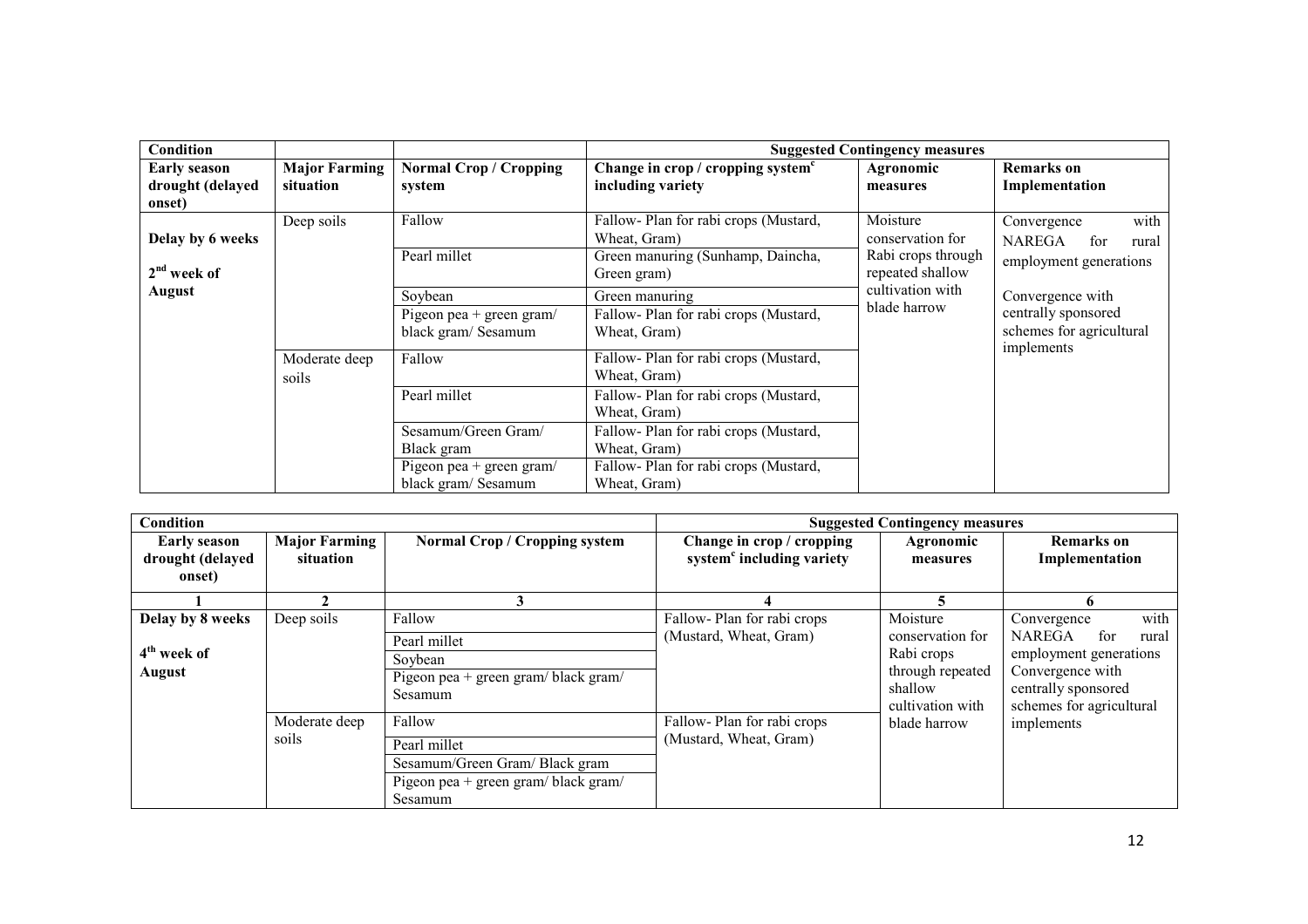| Condition                                                                                                          |                                      |                                                                                                 |                                                             | <b>Suggested Contingency measures</b>                                                   |                                                                                   |
|--------------------------------------------------------------------------------------------------------------------|--------------------------------------|-------------------------------------------------------------------------------------------------|-------------------------------------------------------------|-----------------------------------------------------------------------------------------|-----------------------------------------------------------------------------------|
| Early season drought<br>(delayed<br>onset)                                                                         | Major<br>Farming<br>situation        | <b>Normal Crop / Cropping system</b>                                                            | Crop management                                             | Soil nutrient &<br>moisture<br>conservation<br>measures                                 | <b>Remarks</b> on<br>Implementation                                               |
|                                                                                                                    |                                      |                                                                                                 |                                                             |                                                                                         | o                                                                                 |
| Normal onset followed<br>by 15-20 days dry spell<br>after sowing leading to<br>poor germination/crop<br>stand etc. | Deep soils<br>Moderate<br>deep soils | Fallow<br>Pearl millet<br>Soybean<br>Pigeon pea + green gram/ black gram/<br>Sesamum<br>Fallow  | NA<br>Adopt moisture conservation<br>practices<br><b>NA</b> | Life saving<br>irrigation through<br>micro irrigation<br>techniques<br>Organic Mulching | Convergence for micro<br>irrigation system with<br>centrally sponsored<br>schemes |
|                                                                                                                    |                                      | Pearl millet<br>Sesamum/Green Gram/Blackgram<br>Pigeon pea + green gram/ black gram/<br>Sesamum | Adopt moisture conservation<br>practices                    |                                                                                         |                                                                                   |

| Condition                                   |                                   |                                                | <b>Suggested Contingency measures</b>             |                                                        |                                           |
|---------------------------------------------|-----------------------------------|------------------------------------------------|---------------------------------------------------|--------------------------------------------------------|-------------------------------------------|
|                                             | <b>Major Farming</b><br>situation | <b>Normal Crop / Cropping</b><br>system        | Crop management                                   | Soil nutrient and<br>moisture conservation<br>measures | <b>Remarks</b> on<br>Implementation       |
| Mid season drought<br>(long dry spell,      | Deep soils                        | Fallow                                         | NA                                                | Postpone top dressing of<br>N in pearl millet          | Convergence for<br>water lifting devices, |
| consecutive 2 weeks<br>rainless $(>2.5$ mm) |                                   | Pearl millet                                   | Inter culture for weed<br>management              | Spray 2% solution of                                   | micro irrigation<br>system and inter      |
| period                                      |                                   | Soybean                                        | Inter culture for weed<br>management and mulching | MOP/DAP/Water in<br>soybean                            | culture implements<br>with centrally      |
| At vegetative stage                         |                                   | Pigeon pea + green gram/ black<br>gram/Sesamum | Inter culture for weed<br>management              | Life saving irrigation in<br>peal millet and soybean   | sponsored schemes                         |
|                                             | Moderate deep soils               | Fallow                                         | NA                                                |                                                        |                                           |
|                                             |                                   | Pearl millet                                   | Inter culture for weed<br>management              |                                                        |                                           |
|                                             |                                   | Sesamum/Green Gram/Black                       | Inter culture for weed                            |                                                        |                                           |
|                                             |                                   | gram                                           | management                                        |                                                        |                                           |
|                                             |                                   | Pigeon pea + green gram/ $black$               | Inter culture for weed                            |                                                        |                                           |
|                                             |                                   | gram/Sesamum                                   | management                                        |                                                        |                                           |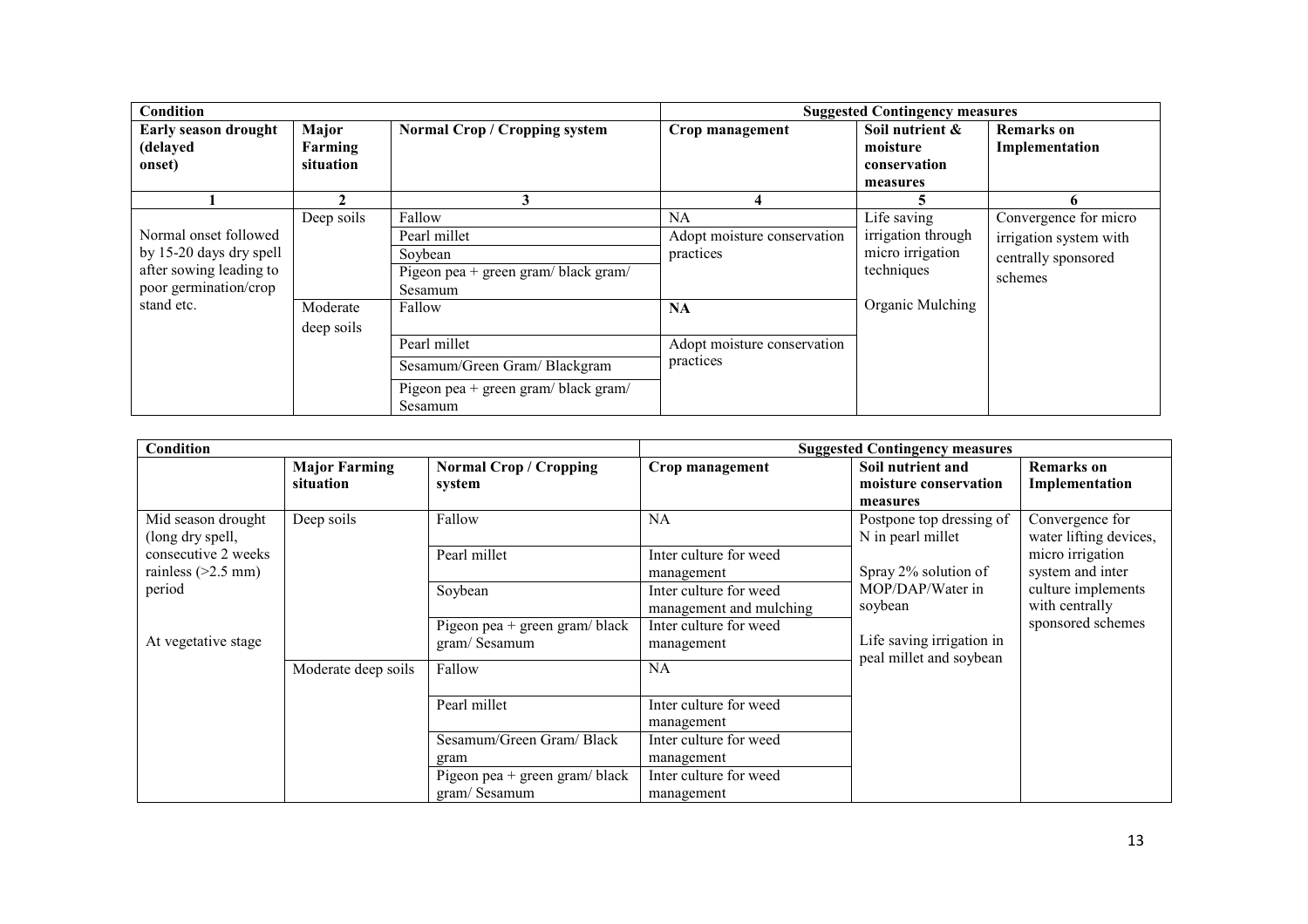| Condition            |                      |                                  | <b>Suggested Contingency measures</b> |                          |                        |  |
|----------------------|----------------------|----------------------------------|---------------------------------------|--------------------------|------------------------|--|
|                      | <b>Major Farming</b> | <b>Normal Crop / Cropping</b>    | Crop management                       | Soil nutrient and        | <b>Remarks</b> on      |  |
|                      | situation            | system                           |                                       | moisture conservation    | Implementation         |  |
|                      |                      |                                  |                                       | measures                 |                        |  |
|                      |                      |                                  |                                       |                          |                        |  |
|                      | Deep soils           | Fallow                           | NA.                                   | Use mulches for          | Convergence for water  |  |
| Mid season drought   |                      | Pearl millet                     | Life saving irrigation                | moisture conservation in | lifting devices, micro |  |
| (long dry spell,     |                      | Soybean                          |                                       | soybean                  | irrigation system and  |  |
| consecutive 2 weeks  |                      | Pigeon pea + green gram/ $black$ | Inter culture operations for          |                          | inter culture          |  |
| rainless $(>2.5$ mm) |                      | gram/Sesamum                     | moisture conservation                 |                          | implements with        |  |
| period               | Moderate deep        | Fallow                           | NA.                                   | $-do-$                   | centrally sponsored    |  |
|                      | soils                |                                  |                                       |                          | schemes                |  |
| At flowering/        |                      | Pearl millet                     | Life saving irrigation                |                          |                        |  |
| fruiting stage       |                      | Sesamum/Green Gram/Black         | Inter culture operations for          |                          |                        |  |
|                      |                      | gram                             | moisture conservation                 |                          |                        |  |
|                      |                      | Pigeon pea + green gram/black    | Inter culture operations for          |                          |                        |  |
|                      |                      | gram/Sesamum                     | moisture conservation                 |                          |                        |  |

| Condition               |                      |                                  |                                      | <b>Suggested Contingency measures</b> |                                             |
|-------------------------|----------------------|----------------------------------|--------------------------------------|---------------------------------------|---------------------------------------------|
| <b>Terminal drought</b> | <b>Major Farming</b> | <b>Normal Crop / Cropping</b>    | <b>Crop management</b>               | Rabi Crop                             | Remarks on                                  |
| (Early withdrawal of    | situation            | system                           |                                      | Planning                              | Implementation                              |
| monsoon)                |                      |                                  |                                      |                                       |                                             |
|                         |                      | 3                                | 4                                    |                                       |                                             |
|                         | Deep soils           | Fallow                           | NA                                   | Try to sow Rabi                       | Conversance with                            |
|                         |                      | Pearl millet                     | Harvest at physiological maturity    | crop namely                           | Agricultural                                |
|                         |                      | Soybean                          | Harvest at physiological maturity    | mustard/chickpea                      | universities/NSC/                           |
|                         |                      |                                  | Life saving irrigation in early seed | immediately after                     | SSC/RKVY and                                |
|                         |                      |                                  | setting stage of the crop            | harvest of soybean                    | NFSM, ISOPOM for                            |
|                         |                      | Pigeon pea + green gram/ $black$ | $\qquad \qquad -$                    |                                       | quality seed of                             |
|                         |                      | gram/Sesamum                     |                                      |                                       | improved varieties                          |
|                         | Moderate deep soils  | Fallow                           | <b>NA</b>                            |                                       | Promote seed societies                      |
|                         |                      | Pearl millet                     | Harvest at physiological maturity    |                                       | for assured availability<br>of quality seed |
|                         |                      | Sesamum/Green Gram/Black         |                                      |                                       |                                             |
|                         |                      | gram                             |                                      |                                       |                                             |
|                         |                      | Pigeon pea + green gram/black    |                                      |                                       |                                             |
|                         |                      | gram/Sesamum                     |                                      |                                       |                                             |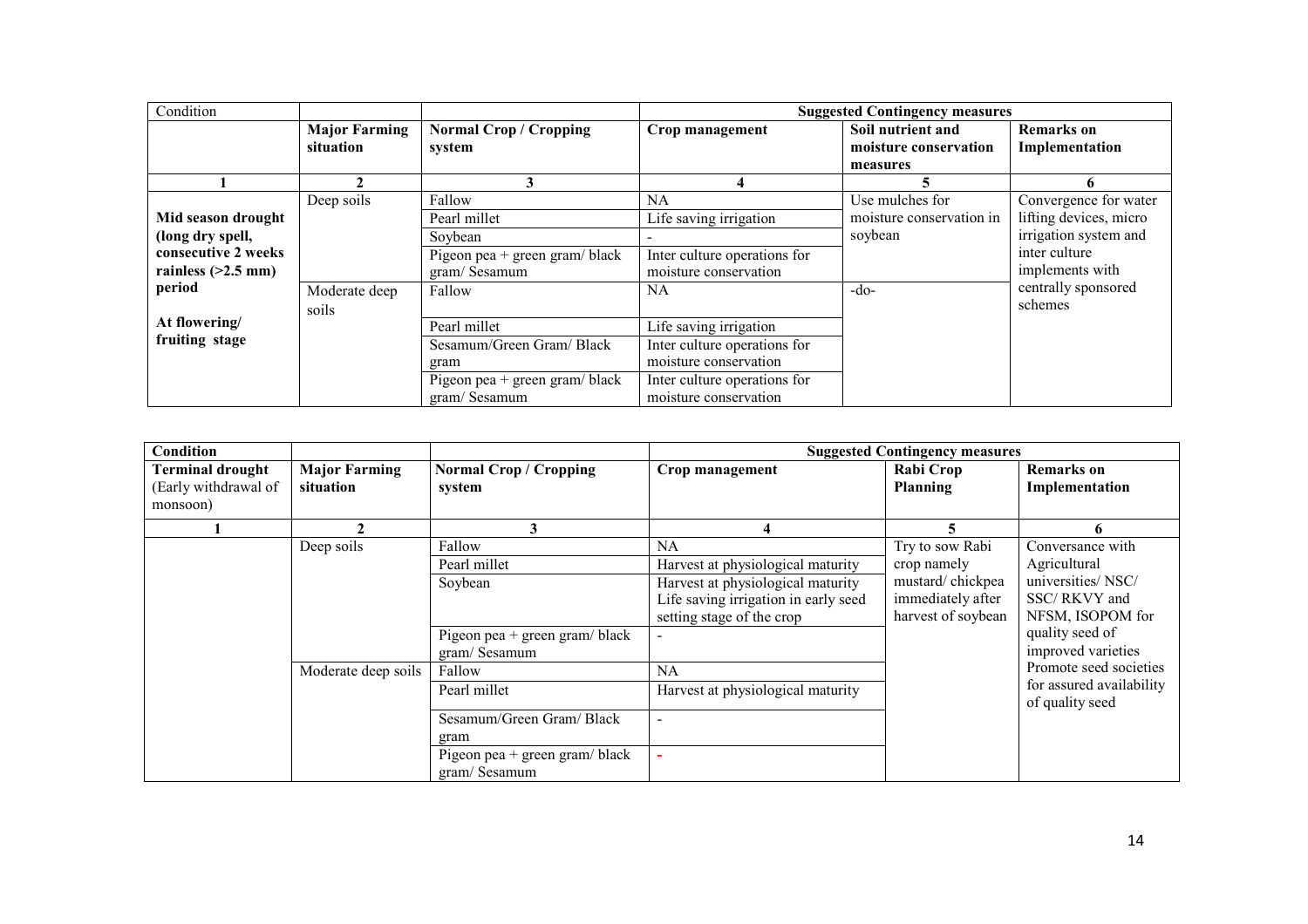#### 2.1.2 Drought - Irrigated situation

| <b>Condition</b>                                             |                                   |                                        | <b>Suggested Contingency measures</b>                   |                                                                                             |                                                                                                                                     |  |
|--------------------------------------------------------------|-----------------------------------|----------------------------------------|---------------------------------------------------------|---------------------------------------------------------------------------------------------|-------------------------------------------------------------------------------------------------------------------------------------|--|
| Delayed release of<br>water in canals due<br>to low rainfall | <b>Major Farming</b><br>situation | Normal Crop/<br><b>Cropping system</b> | Change in crop/<br>cropping system<br>including variety | <b>Agronomic measures</b>                                                                   | <b>Remarks</b> on<br>Implementation                                                                                                 |  |
|                                                              | $\overline{2}$                    | $\overline{3}$                         | $\overline{4}$                                          | 5                                                                                           | 6                                                                                                                                   |  |
|                                                              | Deep soils                        | Paddy                                  | Paddy, Sesamum                                          | Prepare paddy nursery with<br>available water sources                                       | Link Seed farms<br>agriculture universities<br>NSC, (NREGS),<br>(IWMP), (RKVY),                                                     |  |
|                                                              |                                   | Soybean                                | Sesamum                                                 | Use certified seed of improved<br>variety                                                   | (NFSM), for the<br>support of good quality<br>seed                                                                                  |  |
|                                                              |                                   | Sugarcane                              | Early variety of sugarcane<br>CO 86039                  | Earthing and Mulching, Delayed<br>top dressing of Nitrogen,<br>Adopt Skip furrow irrigation | Convergence for water<br>lifting devices, micro<br>irrigation system and<br>inter culture<br>implements with<br>centrally sponsored |  |
|                                                              | Moderate deep<br>soils            | Paddy                                  | Paddy, Sesamum                                          | Prepare paddy nursery with<br>available water sources                                       | schemes                                                                                                                             |  |
|                                                              |                                   | Soybean                                | Sesamum                                                 | Use certified seed of improved<br>variety                                                   |                                                                                                                                     |  |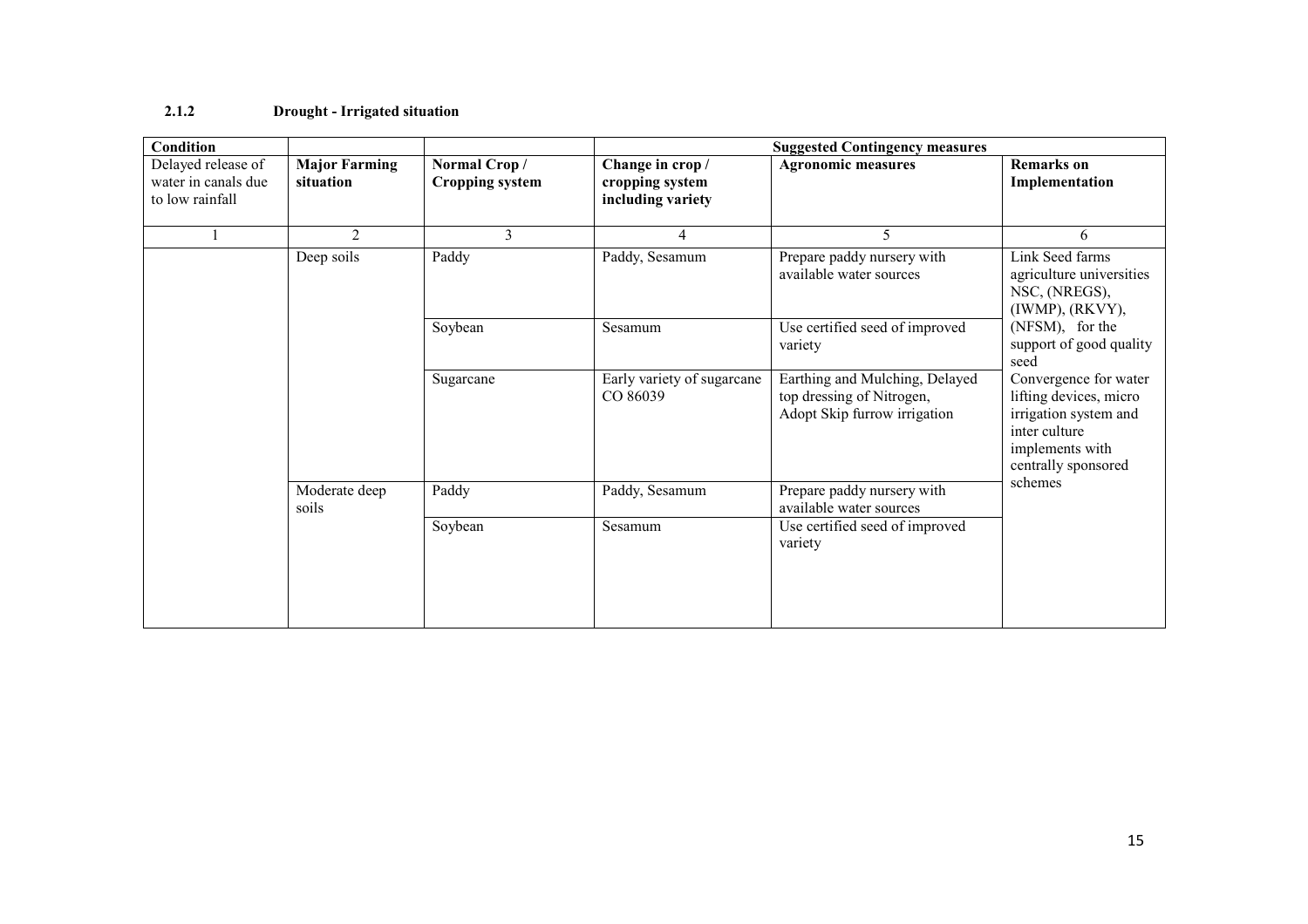| <b>Condition</b>                                             |                                   |                                        |                                                          | <b>Suggested Contingency measures</b>                                                       |                                                                                                                                    |
|--------------------------------------------------------------|-----------------------------------|----------------------------------------|----------------------------------------------------------|---------------------------------------------------------------------------------------------|------------------------------------------------------------------------------------------------------------------------------------|
| Limited release of<br>water in canals due<br>to low rainfall | <b>Major Farming</b><br>situation | Normal Crop/<br><b>Cropping system</b> | Change in crop /<br>cropping system<br>including variety | <b>Agronomic measures</b>                                                                   | <b>Remarks</b> on<br>Implementation                                                                                                |
|                                                              | $\mathbf{2}$                      | $\mathbf{3}$                           | 4                                                        | 5                                                                                           | 6                                                                                                                                  |
|                                                              | Deep soils                        | Paddy                                  | Paddy                                                    | Prepare paddy nursery with<br>available water sources<br>Transplant seedlings in SRI system | Link Seed farms<br>agriculture universities<br>NSC, (NREGS), (IWMP),<br>(RKVY), (NFSM), for<br>the support of good<br>quality seed |
|                                                              |                                   | Soybean                                | No change                                                | $\blacksquare$                                                                              | Convergence for water                                                                                                              |
|                                                              |                                   | Sugarcane                              | Early variety of<br>sugarcane CO 86039                   | Earthing and Mulching, Delayed<br>top dressing of Nitrogen,<br>Adopt Skip furrow irrigation | lifting devices, micro<br>irrigation system and inter<br>culture implements with<br>centrally sponsored<br>schemes                 |
|                                                              | Moderate deep soils               | Paddy                                  | Paddy                                                    | Prepare paddy nursery with<br>available water sources<br>Transplant seedlings in SRI system |                                                                                                                                    |
|                                                              |                                   | Soybean                                | No change                                                | $\blacksquare$                                                                              |                                                                                                                                    |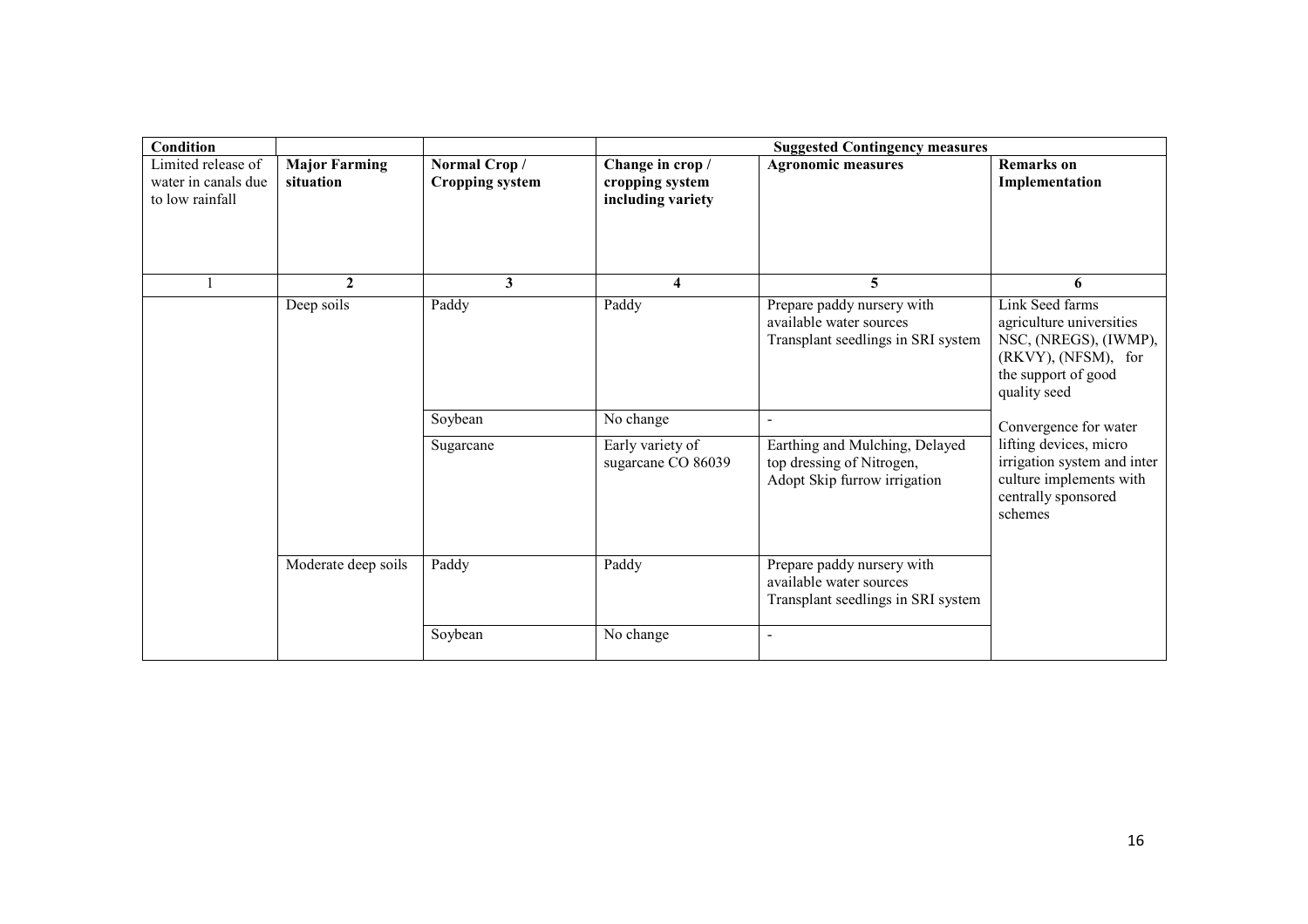| <b>Condition</b>                                                                 |                                   |                                         | <b>Suggested Contingency measures</b>                    |                                                                                                |                                                                                                                                                 |
|----------------------------------------------------------------------------------|-----------------------------------|-----------------------------------------|----------------------------------------------------------|------------------------------------------------------------------------------------------------|-------------------------------------------------------------------------------------------------------------------------------------------------|
| Lack of inflows into<br>tanks due to<br>insufficient/delayed<br>onset of monsoon | <b>Major Farming</b><br>situation | <b>Normal Crop / Cropping</b><br>system | Change in crop /<br>cropping system<br>including variety | <b>Agronomic measures</b>                                                                      | <b>Remarks</b> on<br>Implementation                                                                                                             |
|                                                                                  | 2                                 | 3                                       | 4                                                        | 5                                                                                              | 6                                                                                                                                               |
|                                                                                  | Deep soils                        | Paddy                                   | Paddy, Sesamum                                           | Prepare paddy nursery with<br>available water sources                                          | Link Seed farms<br>agriculture universities                                                                                                     |
|                                                                                  |                                   | Soybean                                 | Sesamum                                                  | Use certified seed of improved<br>variety                                                      | NSC, (NREGS),<br>(IWMP), (RKVY),<br>(NFSM), for the                                                                                             |
|                                                                                  |                                   | Sugarcane                               | Early variety of<br>sugarcane CO 86039                   | Earthing and Mulching,<br>Delayed top dressing of<br>Nitrogen,<br>Adopt Skip furrow irrigation | support of good quality<br>seed<br>Convergence for water<br>lifting devices, micro<br>irrigation system and<br>inter culture<br>implements with |
|                                                                                  | Moderate deep soils               | Paddy                                   | Paddy, Sesamum                                           | Prepare paddy nursery with<br>available water sources                                          | centrally sponsored<br>schemes                                                                                                                  |
|                                                                                  |                                   | Soybean                                 | Sesamum                                                  | Use certified seed of improved<br>variety                                                      |                                                                                                                                                 |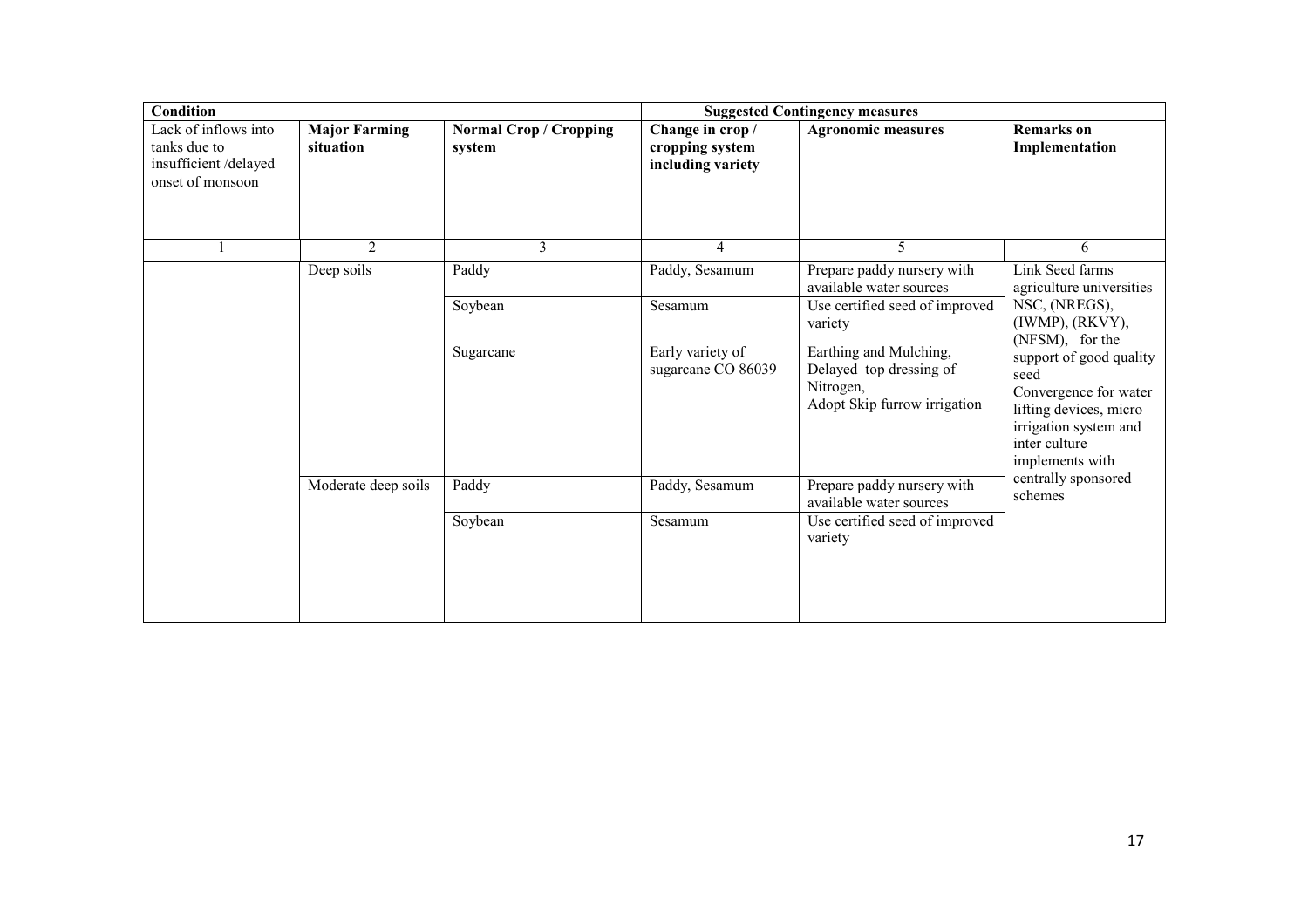| <b>Condition</b>                                                                  |                               |                                                                                                                                            | <b>Suggested Contingency measures</b>                                                                                                                                                                                                            |                                                                                                                                            |                                                                                                                                             |  |
|-----------------------------------------------------------------------------------|-------------------------------|--------------------------------------------------------------------------------------------------------------------------------------------|--------------------------------------------------------------------------------------------------------------------------------------------------------------------------------------------------------------------------------------------------|--------------------------------------------------------------------------------------------------------------------------------------------|---------------------------------------------------------------------------------------------------------------------------------------------|--|
| Lack of inflows into<br>tanks due to insufficient<br>/delayed onset of<br>monsoon | Major<br>Farming<br>situation | Normal Crop/<br><b>Cropping system</b>                                                                                                     | Change in crop / cropping system<br>including variety                                                                                                                                                                                            | <b>Agronomic measures</b>                                                                                                                  | <b>Remarks</b> on<br>Implementation                                                                                                         |  |
|                                                                                   | $\overline{2}$                | 3                                                                                                                                          | 4                                                                                                                                                                                                                                                | 5                                                                                                                                          | 6                                                                                                                                           |  |
|                                                                                   | Deep soils                    | Paddy (Kharif)                                                                                                                             | Paddy/Fallow in Kharif<br>Wheat (MP 1203, MP 4010, GW 173,<br>HD 2864)/ Mustard(Pusa Jai Kishan,<br>Rohani, Pusa Agrani, JM 3, JM 1)/<br>Gram (JG 16, JG 11, JG 130) in Rabi<br>season                                                           | Prepare paddy nursery with<br>available water sources<br>Transplant seedlings in SRI<br>system                                             | Link Seed farms<br>agriculture universities<br>NSC, (NREGS),<br>$(IWMP)$ , $(RKVY)$ ,<br>(NFSM), for the<br>support of good quality<br>seed |  |
|                                                                                   | Fallow - wheat                | Wheat (MP 1203, MP 4010, GW 173,<br>HD 2864)/ Mustard(Pusa Jai Kishan,<br>Rohani, Pusa Agrani, JM 3, JM 1)/<br>Gram (JG 16, JG 11, JG 130) | Convergence for water<br>Adopt integrated Production<br>lifting devices, micro<br>technologies and certified<br>irrigation system and<br>seed<br>inter culture<br>Apply irrigation in critical<br>implements with<br>stage with micro irrigation |                                                                                                                                            |                                                                                                                                             |  |
|                                                                                   |                               | Vegetables                                                                                                                                 | Potato (S 1, Kufri Chip sona 1)<br>/Pea(Arkil, PSM 3, AP 3)/Cucurbits                                                                                                                                                                            | system                                                                                                                                     | centrally sponsored<br>schemes                                                                                                              |  |
|                                                                                   | Moderate<br>deep soils        | Paddy                                                                                                                                      | Paddy                                                                                                                                                                                                                                            | Prepare paddy nursery with<br>available water sources<br>Transplant seedlings in SRI<br>system                                             |                                                                                                                                             |  |
|                                                                                   |                               | Fallow - wheat                                                                                                                             | Wheat (MP 1203, MP 4010, GW 173,<br>HD 2864)/ Mustard(Pusa Jai Kishan,<br>Rohani, Pusa Agrani, JM 3, JM 1)/<br>Gram (JG 16, JG 11, JG 130)                                                                                                       | Adopt integrated Production<br>technologies and certified<br>seed<br>Apply irrigation in critical<br>stage with micro irrigation<br>system |                                                                                                                                             |  |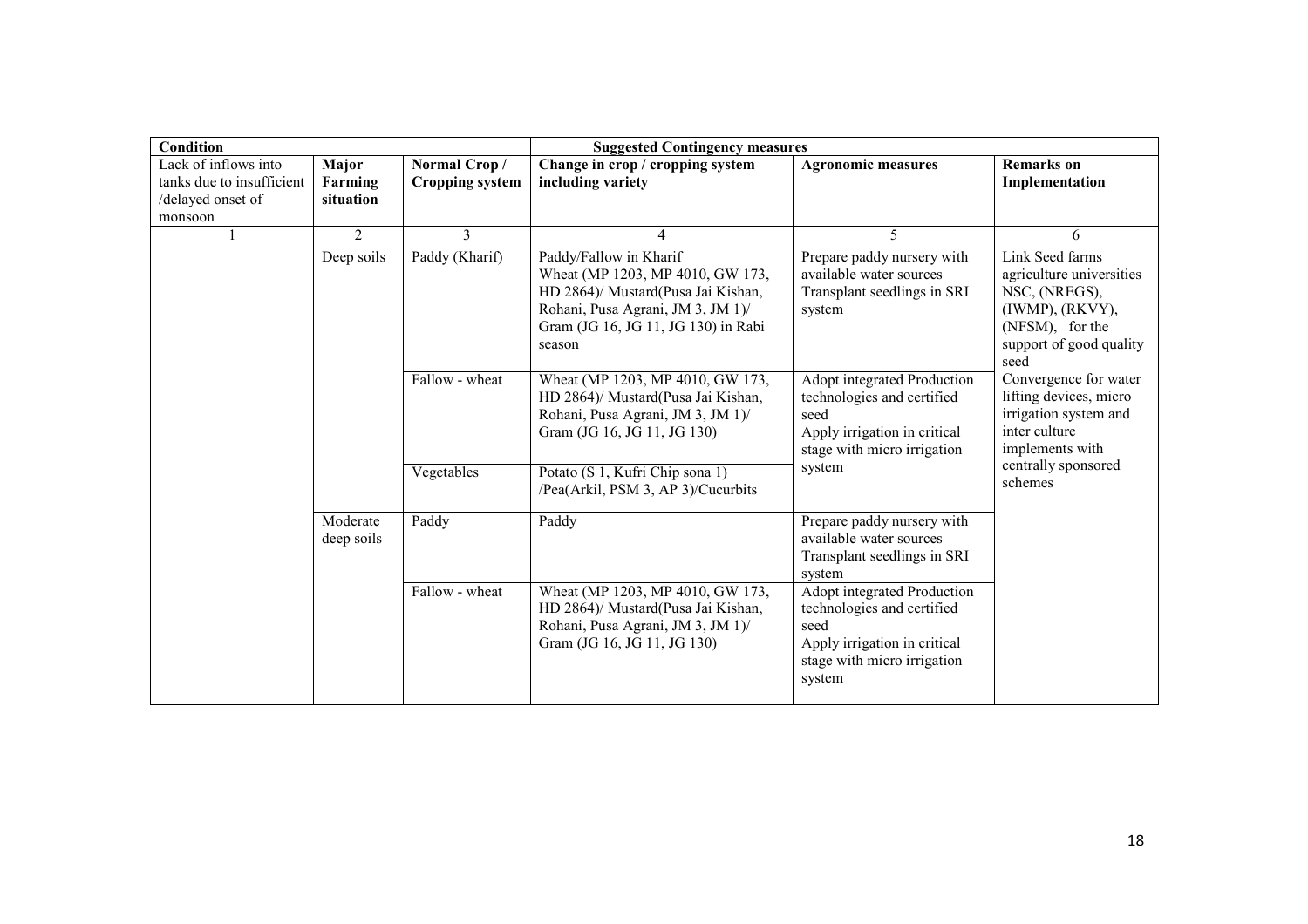| Condition                                                   |                                   |                                         | <b>Suggested Contingency measures</b>                           |                                                                   |                                                              |  |  |
|-------------------------------------------------------------|-----------------------------------|-----------------------------------------|-----------------------------------------------------------------|-------------------------------------------------------------------|--------------------------------------------------------------|--|--|
| Insufficient<br>groundwater recharge<br>due to low rainfall | <b>Major Farming</b><br>situation | <b>Normal Crop / Cropping</b><br>system | Change in crop / cropping<br>system including variety           | <b>Agronomic measures</b>                                         | Remarks on<br>Implementation                                 |  |  |
|                                                             |                                   |                                         |                                                                 |                                                                   |                                                              |  |  |
|                                                             | Deep soils                        | Fallow-Mustard                          | Mustard(Pusa Jai Kishan,<br>Rohani, Pusa Agrani, JM 3,<br>JM(1) | Adopt integrated<br>Production technologies<br>and certified seed | Link Seed farms<br>agriculture universities<br>NSC, (NREGS), |  |  |
|                                                             |                                   | Pearl millet - Wheat/Gram               | Pearl millet -Gram (JG 16,<br>JG 11, JG 130)                    | Apply irrigation in                                               | $(IWMP)$ , $(RKVY)$ ,<br>(NFSM), for the                     |  |  |
|                                                             |                                   | Pearl millet - Potato- Wheat            | Pearl millet (JBV 3) -Gram<br>(JG 16, JG 11, JG 130)            | critical stage with micro<br>irrigation system                    | support of good quality<br>seed                              |  |  |
|                                                             | Moderate deep soils               | Fallow-Mustard                          | Mustard(Pusa Jai Kishan,<br>Rohani, Pusa Agrani, JM 3,<br>JM(1) | Use $\sin$ /three row<br>potato planter                           | Convergence with<br>central/state<br>government schemes      |  |  |
|                                                             |                                   | Pearl millet -Wheat/Gram                | Pearl millet -Gram(JG 16,<br>JG 11, JG 130)                     |                                                                   | for potato planter                                           |  |  |
|                                                             |                                   | Pearl millet – Potato- Wheat            | Pearl millet -Gram(JG 16,<br>JG 11, JG 130)                     |                                                                   |                                                              |  |  |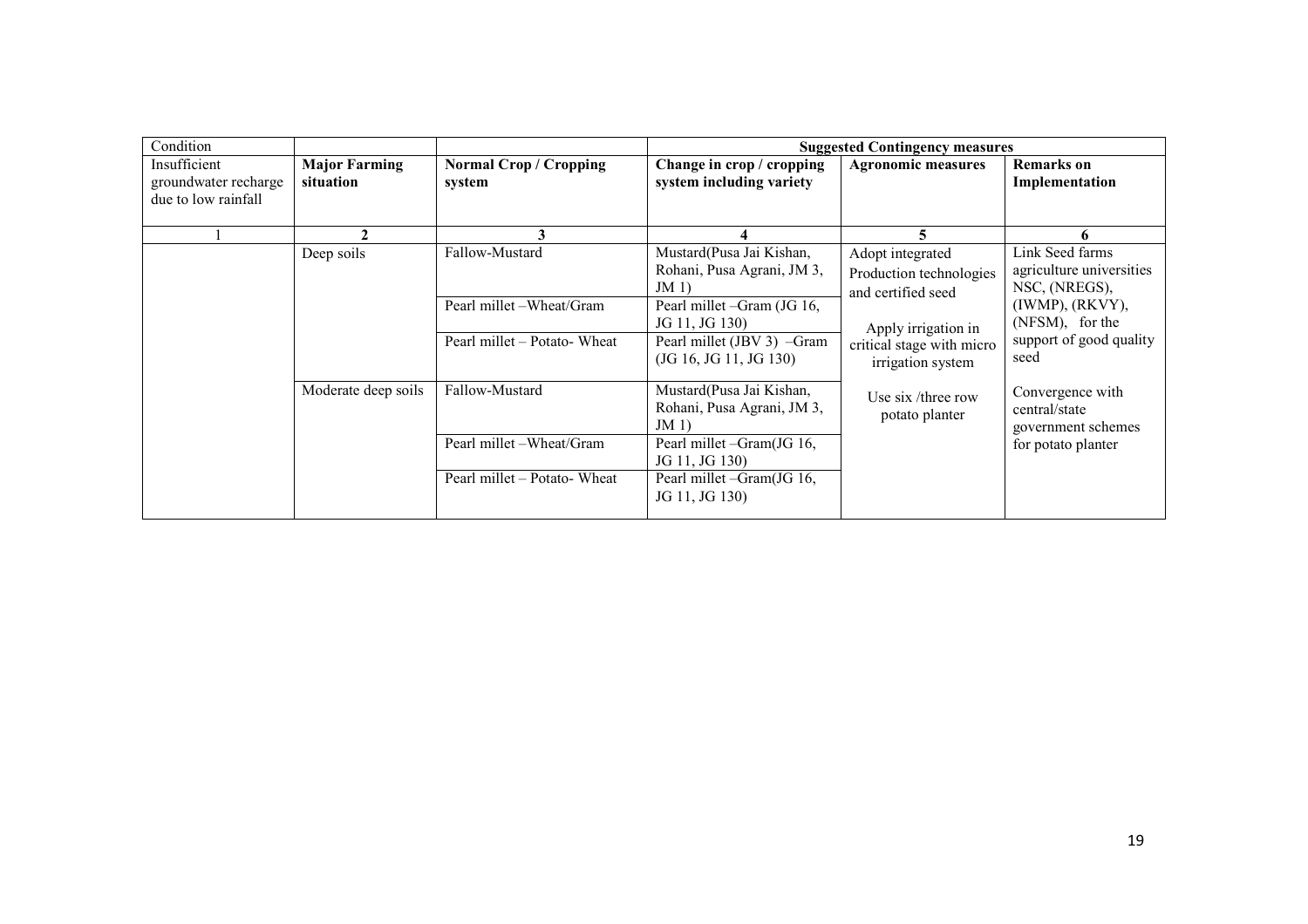| <b>Condition</b>                             | <b>Suggested contingency measure</b>                                                                                                                     |                                                                                                                                                                |                                                                                                                                        |                                                                              |  |
|----------------------------------------------|----------------------------------------------------------------------------------------------------------------------------------------------------------|----------------------------------------------------------------------------------------------------------------------------------------------------------------|----------------------------------------------------------------------------------------------------------------------------------------|------------------------------------------------------------------------------|--|
|                                              | <b>Vegetative stage</b>                                                                                                                                  | <b>Flowering stage</b>                                                                                                                                         | Crop maturity stage                                                                                                                    | Post harvest                                                                 |  |
|                                              | $\mathfrak{D}$                                                                                                                                           | 3                                                                                                                                                              | $\overline{4}$                                                                                                                         | 5                                                                            |  |
|                                              | Continuous high rainfall in a short span leading to water logging                                                                                        |                                                                                                                                                                |                                                                                                                                        |                                                                              |  |
| <b>Pear millet</b>                           | Drain out excess water<br>Inter cultivation to increase aeration<br>Top dressing of 20kg N/ha after<br>receding water                                    | Drain out excess water<br>Inter cultivation to<br>increase aeration<br>Top dressing of 20kg N/ha<br>after receding water                                       | Drain out excess water<br>Harvest the produce on clear<br>sunny day                                                                    | dry the produce up to $10-12\%$<br>moisture level before storage             |  |
| Soybean                                      | $-$ -do $-$                                                                                                                                              | $-$ -do $-$                                                                                                                                                    | $-do--$                                                                                                                                | $-$ -do $-$ --                                                               |  |
| Wheat                                        | <b>NA</b>                                                                                                                                                | NA                                                                                                                                                             | <b>NA</b>                                                                                                                              | $-do--$                                                                      |  |
| Mustard                                      | <b>NA</b>                                                                                                                                                | <b>NA</b>                                                                                                                                                      | NA                                                                                                                                     | $-$ -do $-$                                                                  |  |
| Chickpea                                     | <b>NA</b>                                                                                                                                                | NA                                                                                                                                                             | NA                                                                                                                                     | $--do--$                                                                     |  |
| Horticulture                                 |                                                                                                                                                          |                                                                                                                                                                |                                                                                                                                        |                                                                              |  |
| Fruits (Aonla, Ber, etc)                     | Proper nutrition and protect of trees<br>from insect pest and disease                                                                                    | Immediate made provision<br>of drainage of water<br>*Application n-fertilizers<br>just after drainage, if need<br>apply plant hormones                         | Fruit harvest at proper stage.<br>Care from insect pest and<br>disease. proper nutrition and<br>irrigation.                            | Grading, shorting and produce<br>placed in proper way to avoid<br>rotten.    |  |
| Vegetables (Potato,<br>Brinjal, Chilly, etc) | Proper nutrition and protect of crops<br>from insect pest and disease                                                                                    | Immediate made provision<br>of drainage of water<br>*Application n-fertilizers<br>just after drainage, if need<br>apply growth hormones<br>and micronutrient.  | Crop harvest at proper stage<br>according to market need.<br>Care from insect pest and<br>disease. Proper nutrition and<br>irrigation. | Stored properly .Timely send to<br>market to avoid quality<br>deteriorations |  |
|                                              | Heavy rainfall with high speed winds in a short span <sup>2</sup>                                                                                        |                                                                                                                                                                |                                                                                                                                        |                                                                              |  |
| Pearl millet                                 | Drain excess water<br>Inter cultivation to increase aeration<br>Ridge and furrow system of planting<br>Top dressing of 20kg N/ha after<br>receding water | Drain excess water<br>Inter cultivation to increase<br>aeration<br>Ridge and furrow system of<br>planting<br>Top dressing of 20kg N/ha<br>after receding water | Drain excess water<br>Harvest the produce on clear<br>sunny day                                                                        | dry the produce up to 10-<br>12% moisture level before<br>storage            |  |
| Soybean                                      | Drain excess of water.<br>Earthing at 20 DAS Line sowing<br>Gap filling                                                                                  | Gap filling<br>Wind breaks<br>Top dressing of N after                                                                                                          | Gap filling<br>Wind breaks<br>Top dressing of N after water                                                                            | Gap filling<br>Wind breaks<br>Top dressing of N after water                  |  |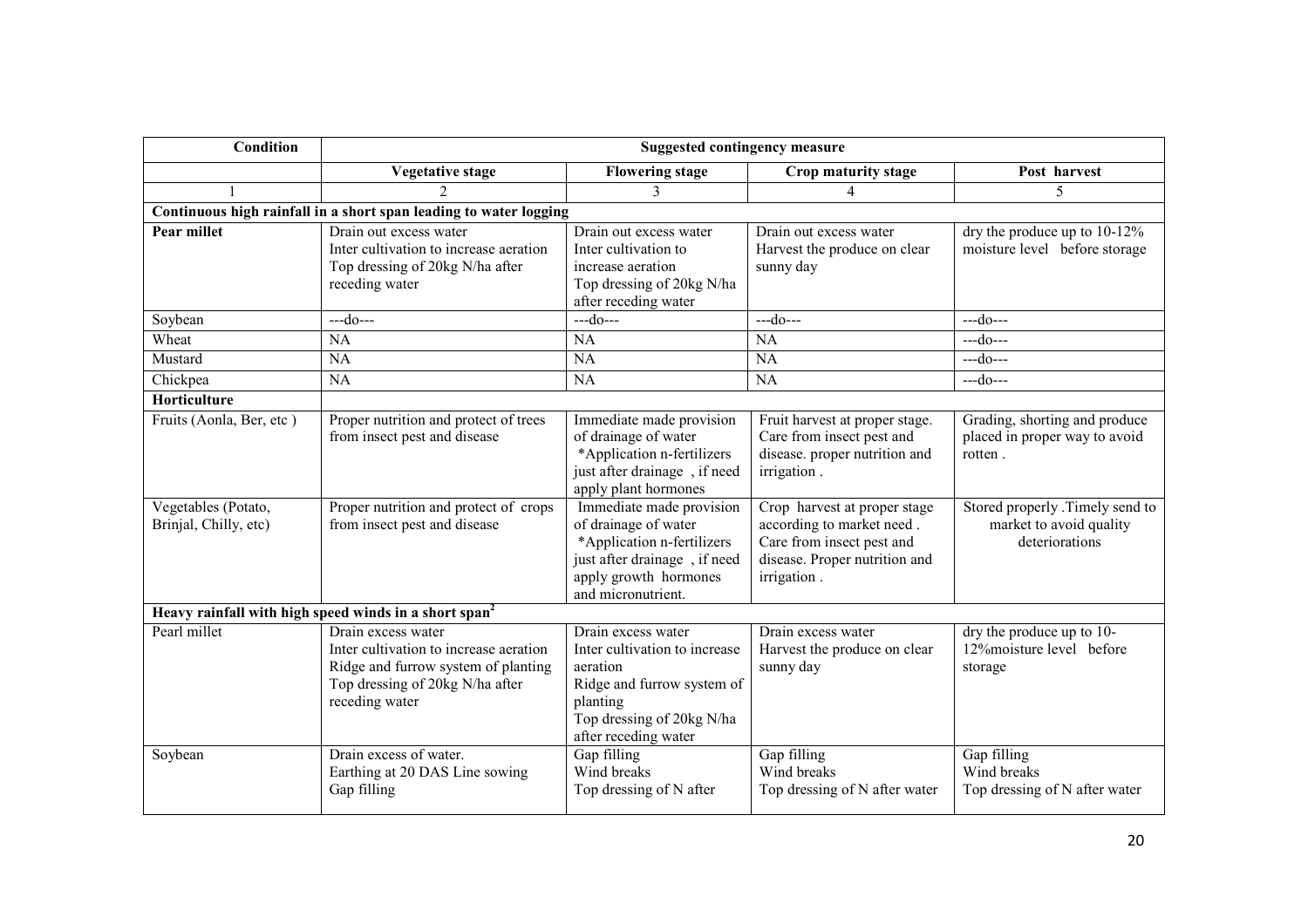|              | Wind breaks                                              | water receding           | receding                 | receding                     |
|--------------|----------------------------------------------------------|--------------------------|--------------------------|------------------------------|
|              |                                                          |                          |                          |                              |
|              |                                                          |                          |                          |                              |
| wheat        | $-do-$                                                   | -do-                     | $-do-$                   | $-do-$                       |
| Mustard      | $-do-$                                                   | -do-                     | $-do-$                   | $-do-$                       |
| chickpea     | $-do-$                                                   | -do-                     | $-do-$                   | $-do-$                       |
| Horticulture |                                                          |                          |                          |                              |
| Fruits       | $-do-$                                                   | $-do-$                   | $-do-$                   | $-do-$                       |
| Vegetables   | $-do-$                                                   | -do-                     | $-do-$                   | $-do-$                       |
|              | Outbreak of pests and diseases due to unseasonable rains | NA                       |                          |                              |
| Pearl millet | <b>NA</b>                                                |                          |                          |                              |
| Sorghum      | $\overline{\phantom{a}}$                                 | $\overline{\phantom{a}}$ | $\overline{\phantom{a}}$ | $\overline{\phantom{a}}$     |
| wheat        | $\overline{\phantom{0}}$                                 | $\overline{\phantom{0}}$ | $\overline{\phantom{0}}$ | $\overline{\phantom{a}}$     |
| Mustard      | $\overline{\phantom{a}}$                                 | $\overline{\phantom{a}}$ | $\overline{\phantom{0}}$ | $\qquad \qquad \blacksquare$ |
| chickpea     | $\overline{\phantom{a}}$                                 | $\overline{\phantom{a}}$ | $\overline{\phantom{a}}$ | $\overline{\phantom{a}}$     |
| Horticulture | $\overline{\phantom{a}}$                                 | $\overline{\phantom{0}}$ | $\overline{\phantom{a}}$ | $\overline{\phantom{a}}$     |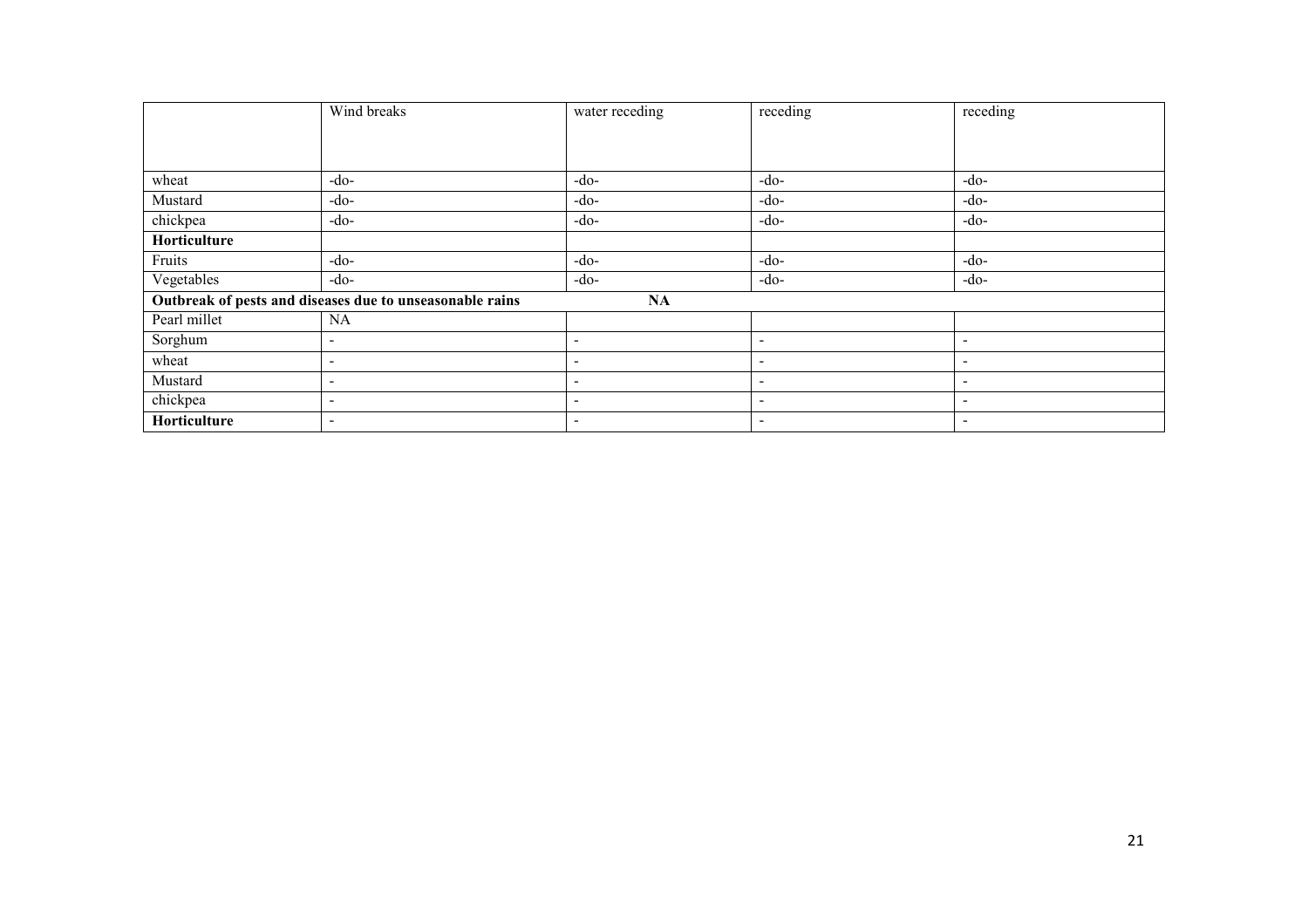#### 2.3 Floods: NA

| Suggested contingency measure <sup>o</sup><br>Condition     |                          |                         |                           |            |
|-------------------------------------------------------------|--------------------------|-------------------------|---------------------------|------------|
| Transient water logging/ partial<br>inundation <sup>1</sup> | Seedling / nursery stage | <b>Vegetative stage</b> | <b>Reproductive stage</b> | At harvest |
| Soybean                                                     | $\blacksquare$           |                         |                           |            |
| maize, sorghum                                              |                          |                         |                           |            |
| Horticulture                                                |                          |                         |                           |            |
| Fruits                                                      |                          |                         |                           |            |
| Vegetables                                                  |                          |                         |                           |            |
| Continuous submergence                                      |                          |                         |                           |            |
| for more than 2 days                                        |                          |                         |                           |            |
| Soybean                                                     |                          |                         |                           |            |
| maize, sorghum                                              |                          |                         |                           |            |
| Horticulture                                                |                          |                         |                           |            |
| Fruits                                                      |                          |                         |                           |            |
| Vegetables                                                  |                          |                         |                           |            |
| Sea water intrusion <sup>3</sup>                            |                          |                         |                           |            |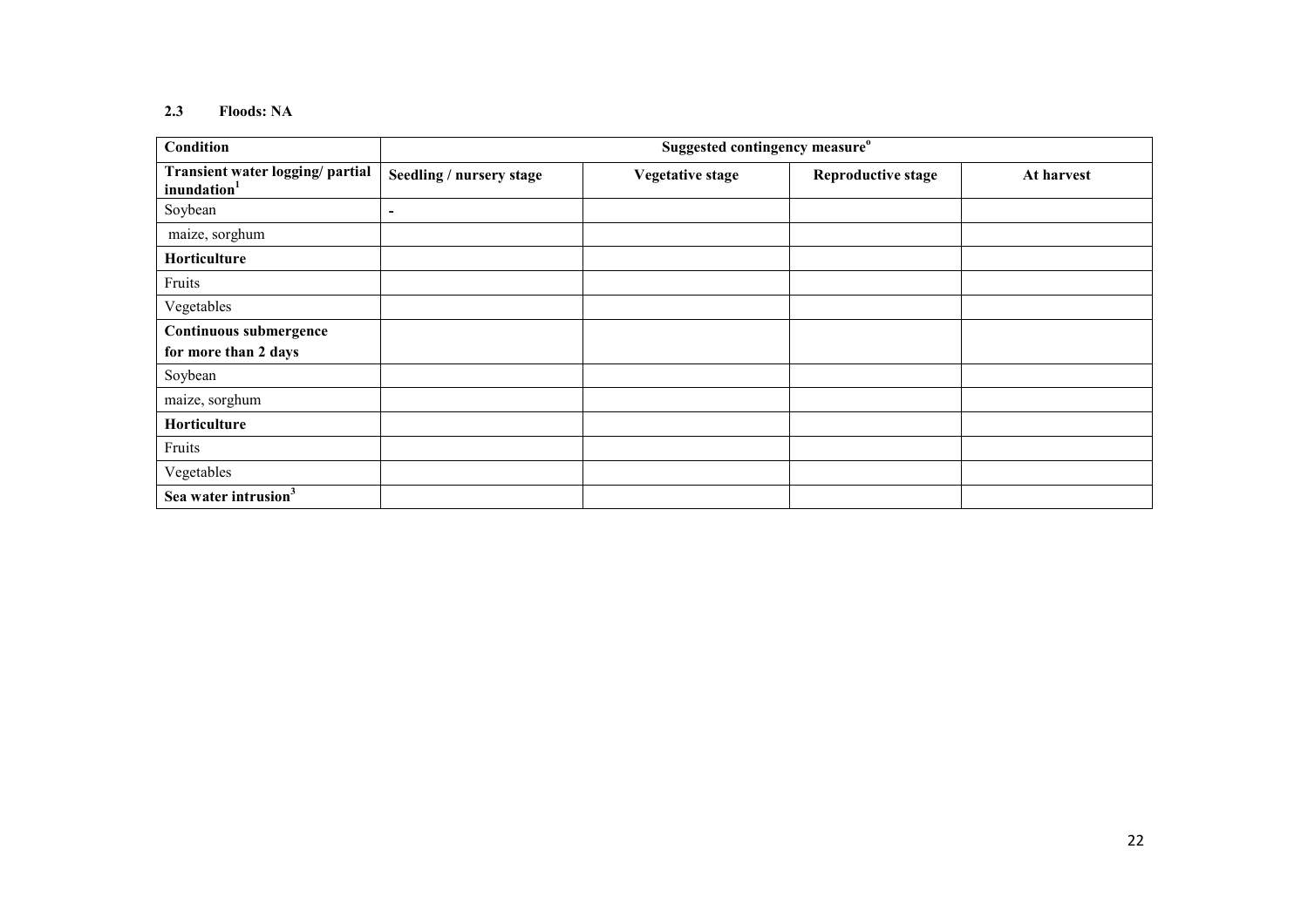| <b>Condition</b>                                                 | <b>Suggested contingency measure</b>                                                                                                                                                           |                                                                                                                                                               |  |                                                                                                                                        |                                                                                                                                 |
|------------------------------------------------------------------|------------------------------------------------------------------------------------------------------------------------------------------------------------------------------------------------|---------------------------------------------------------------------------------------------------------------------------------------------------------------|--|----------------------------------------------------------------------------------------------------------------------------------------|---------------------------------------------------------------------------------------------------------------------------------|
| <b>Continuous high</b><br>rainfall in a short<br>span leading to | Vegetative stage <sup>k</sup>                                                                                                                                                                  | Flowering stage <sup>1</sup>                                                                                                                                  |  | Crop maturity stage <sup>m</sup>                                                                                                       | Post harvest <sup>n</sup>                                                                                                       |
| water logging                                                    |                                                                                                                                                                                                |                                                                                                                                                               |  |                                                                                                                                        |                                                                                                                                 |
| Paddy                                                            | <b>NA</b>                                                                                                                                                                                      | NA                                                                                                                                                            |  | Harvest at physiological maturity                                                                                                      | Shift the product in safer place and<br>dry for threshing<br>Well dry the produce up to 10-12%<br>moisture level before storage |
| Pearl millet                                                     | Deep ploughing, addition of Organic manure, cleaning and straightening of natural drains, proper slope<br>in the field , ridge & furrow system of planting are some of the preventive measures |                                                                                                                                                               |  |                                                                                                                                        | Well dry the produce up to 10-12%<br>moisture level before storage                                                              |
| Soybean                                                          | $-$ do $-$                                                                                                                                                                                     |                                                                                                                                                               |  |                                                                                                                                        | $-$ do $-$                                                                                                                      |
| Wheat                                                            |                                                                                                                                                                                                | Proper drainage provision ; selection of proper method of irrigation                                                                                          |  |                                                                                                                                        | $-$ do $-$                                                                                                                      |
| Mustard                                                          |                                                                                                                                                                                                | Proper drainage provision                                                                                                                                     |  |                                                                                                                                        |                                                                                                                                 |
| Chickpea                                                         | Proper drainage provision                                                                                                                                                                      |                                                                                                                                                               |  |                                                                                                                                        |                                                                                                                                 |
| Horticulture                                                     |                                                                                                                                                                                                |                                                                                                                                                               |  |                                                                                                                                        |                                                                                                                                 |
| Fruits (Aonla, Ber,<br>$etc$ )                                   | Proper nutrition and protect of trees<br>from insect pest and disease<br>Proper application of irrigation                                                                                      | Immediate made provision of<br>drainage of water<br>*Application n-fertilizers just<br>after drainage, if need apply<br>plant hormones                        |  | Fruit harvest at proper stage.<br>Care from insect pest and<br>disease. Proper nutrition and<br>irrigation.                            | Grading, shorting and produce<br>placed in proper way to avoid<br>rotten.                                                       |
| Vegetables (Potato,<br>Brinjal, Chilly, etc)                     | Proper nutrition and protect of<br>crops from insect pest and disease<br>Proper application of irrigation.                                                                                     | Immediate made provision of<br>drainage of water<br>*Application n-fertilizers just<br>after drainage, if need apply<br>growth hormones and<br>micronutrient. |  | Crop harvest at proper stage<br>according to market need.<br>Care from insect pest and<br>disease. Proper nutrition and<br>irrigation. | Stored properly .Timely send to<br>market to avoid quality<br>deteriorations                                                    |
|                                                                  | Heavy rainfall with high speed winds in a short span <sup>2</sup>                                                                                                                              |                                                                                                                                                               |  |                                                                                                                                        |                                                                                                                                 |
| Pearl Millet                                                     | Remove excess water from the<br>field                                                                                                                                                          | Remove excess water from the field                                                                                                                            |  | Remove excess water from the<br>field                                                                                                  | Well dry the produce up to 10-12<br>%moisture before storage                                                                    |
| Paddy                                                            |                                                                                                                                                                                                |                                                                                                                                                               |  |                                                                                                                                        |                                                                                                                                 |
| Soybean                                                          | Earthing at 20 DAS Line sowing<br>(East-West) maintained plant<br>population. Used wind brake.                                                                                                 | Line sowing (East-West)<br>maintained plant population. Used<br>wind brake.                                                                                   |  | Line sowing (East-West)<br>maintained plant population.<br>Used wind brake.                                                            | Well dry the produce up to 10-12<br>%moisture before storage                                                                    |
| wheat                                                            | Remove excess water from the                                                                                                                                                                   | Remove excess water from the field                                                                                                                            |  | Remove excess water from the                                                                                                           | Well dry the produce up to 10-12                                                                                                |

#### 2.2 Unusual rains (untimely, unseasonal etc) (for both rainfed and irrigated situations)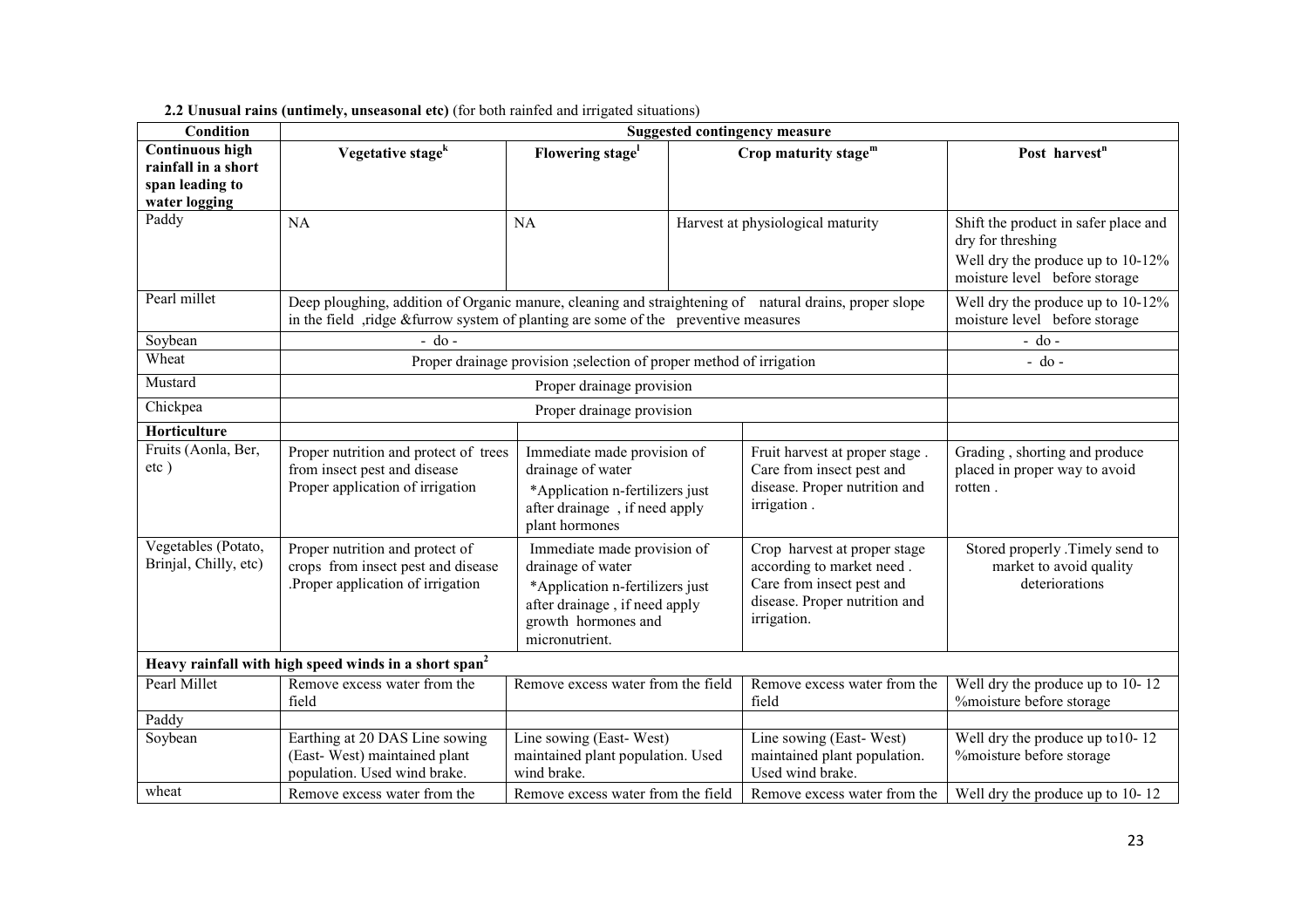|                                              | field. Maintained plant population<br>Balance fertilizer. Used wind<br>brake.                                                    | Used wind brake.                                                                                                                | field                                                                                                                              | %moisture before storage                                     |
|----------------------------------------------|----------------------------------------------------------------------------------------------------------------------------------|---------------------------------------------------------------------------------------------------------------------------------|------------------------------------------------------------------------------------------------------------------------------------|--------------------------------------------------------------|
| Mustard                                      | Remove excess water from the<br>field. maintained plant population<br>Balance fertilizer Used wind<br>brake.                     | Remove excess water from the field                                                                                              | Remove excess water from the<br>field                                                                                              | Well dry the produce up to 10-12<br>%moisture before storage |
| chickpea                                     | Remove excess water from the<br>field . maintained plant population<br>. Balance fertilizer Used wind<br>brake.                  | Remove excess water from the field                                                                                              | Remove excess water from the<br>field                                                                                              | Well dry the produce up to 10-12<br>%moisture before storage |
| Horticulture                                 |                                                                                                                                  |                                                                                                                                 |                                                                                                                                    |                                                              |
| Fruits (Aonla, Ber,<br>$etc$ )               | Remove excess water from the<br>field maintained plant population<br>. Balance fertilizer Used wind<br>brake                     | Remove excess water from the field                                                                                              | Remove excess water from the<br>field                                                                                              | Well dry the produce up to 10-12<br>%moisture before storage |
| Vegetables (Potato,<br>Brinjal, Chilly, etc) | Remove excess water from the<br>field . maintained plant population<br>. Balance fertilizer Used wind<br>brake                   | Remove excess water from the field                                                                                              | Remove excess water from the<br>field                                                                                              | Well dry the produce up to 10-12<br>%moisture before storage |
|                                              | Outbreak of pests and diseases due to unseasonable rains                                                                         |                                                                                                                                 |                                                                                                                                    |                                                              |
| Bajra                                        | Clean cultivation .Proper<br>monitoring, Used of light trap,<br>Pheromone trap , Used control<br>measure according to situation. | Clean cultivation .Proper<br>monitoring, Used of light trap,<br>Pheromone trap , Used control<br>measure according to situation | Clean cultivation .Proper<br>monitoring, Used of light trap<br>, Pheromone trap, Used<br>control measure according to<br>situation |                                                              |
| Sorghum                                      | Clean cultivation .Proper<br>monitoring, Used of light trap,<br>Pheromone trap , Used control<br>measure according to situation  | Clean cultivation .Proper<br>monitoring, Used of light trap,<br>Pheromone trap , Used control<br>measure according to situation | Clean cultivation .Proper<br>monitoring, Used of light trap<br>, Pheromone trap, Used<br>control measure according to<br>situation |                                                              |
| Wheat                                        | Clean cultivation .Proper<br>monitoring, Used of light trap,<br>Pheromone trap , Used control<br>measure according to situation  | Clean cultivation .Proper<br>monitoring, Used of light trap,<br>Pheromone trap , Used control<br>measure according to situation | Clean cultivation .Proper<br>monitoring, Used of light trap<br>, Pheromone trap, Used<br>control measure according to<br>situation |                                                              |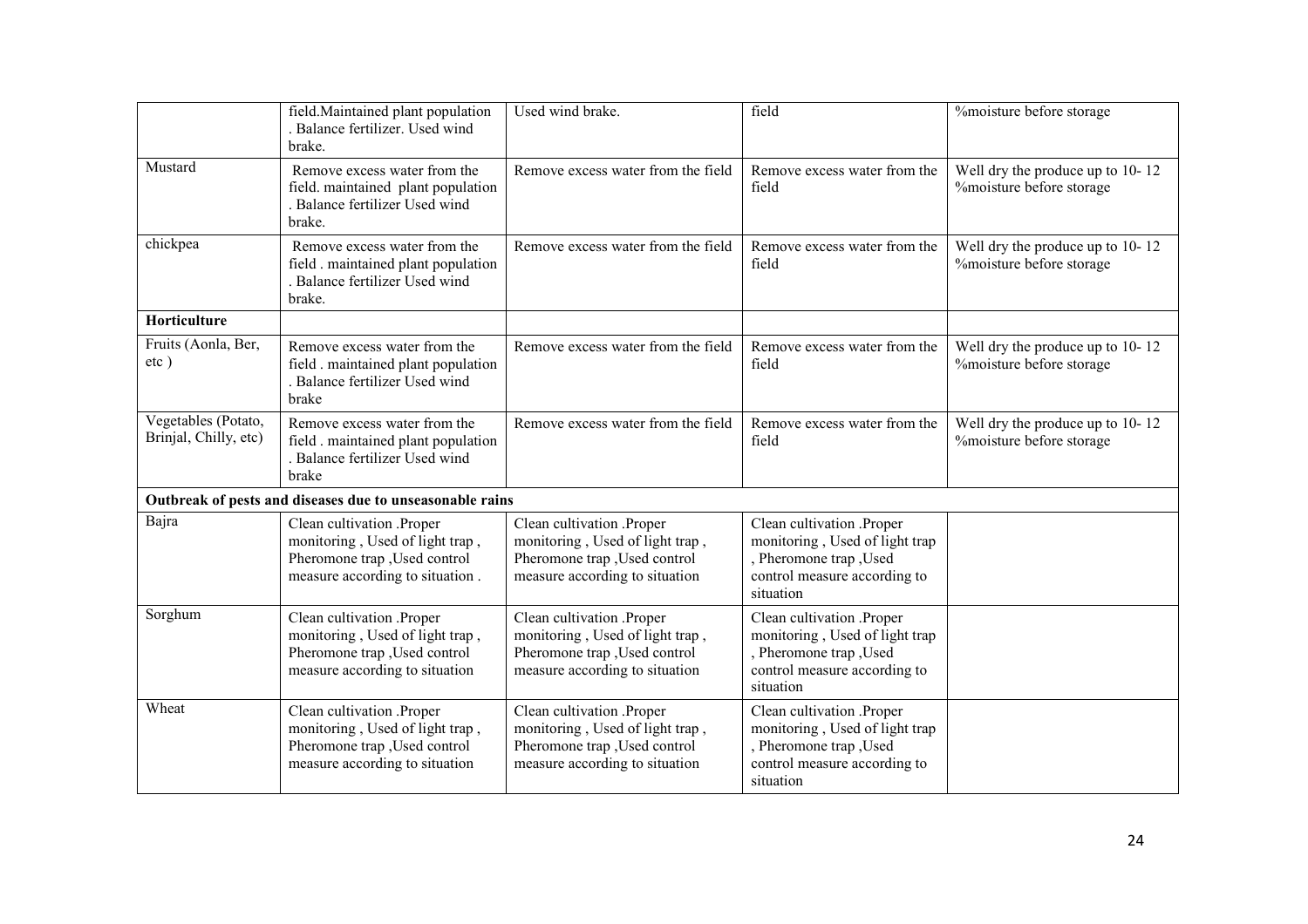| Mustard                     | Clean cultivation .Proper<br>monitoring, Used of light trap,<br>Pheromone trap , Used control<br>measure according to situation | Clean cultivation .Proper<br>monitoring, Used of light trap,<br>Pheromone trap , Used control<br>measure according to situation | Clean cultivation .Proper<br>monitoring, Used of light trap<br>, Pheromone trap, Used<br>control measure according to<br>situation |  |
|-----------------------------|---------------------------------------------------------------------------------------------------------------------------------|---------------------------------------------------------------------------------------------------------------------------------|------------------------------------------------------------------------------------------------------------------------------------|--|
| chickpea                    | Clean cultivation .Proper<br>monitoring, Used of light trap,<br>Pheromone trap , Used control<br>measure according to situation | Clean cultivation .Proper<br>monitoring, Used of light trap,<br>Pheromone trap , Used control<br>measure according to situation | Clean cultivation .Proper<br>monitoring, Used of light trap<br>, Pheromone trap, Used<br>control measure according to<br>situation |  |
| Horticulture                |                                                                                                                                 |                                                                                                                                 |                                                                                                                                    |  |
| Fruits (Aonla, Ber,<br>etc) | Clean cultivation .Proper<br>monitoring, Used of light trap,<br>Pheromone trap , Used control<br>measure according to situation | Clean cultivation .Proper<br>monitoring, Used of light trap,<br>Pheromone trap , Used control<br>measure according to situation | Clean cultivation .Proper<br>monitoring, Used of light trap<br>, Pheromone trap, Used<br>control measure according to<br>situation |  |

#### 2.4 Extreme events: Heat wave / Cold wave/Frost/ Hailstorm /Cyclone

| <b>Extreme event type</b> | <b>Suggested contingency measure</b>                                                                                  |                                                                                                                 |                                                                                                                                                |                                                                                                                                  |  |
|---------------------------|-----------------------------------------------------------------------------------------------------------------------|-----------------------------------------------------------------------------------------------------------------|------------------------------------------------------------------------------------------------------------------------------------------------|----------------------------------------------------------------------------------------------------------------------------------|--|
|                           | Seedling / nursery stage                                                                                              | <b>Vegetative</b><br>stage                                                                                      | <b>Reproductive stage</b>                                                                                                                      | At harvest                                                                                                                       |  |
| <b>Heat Wave</b>          |                                                                                                                       |                                                                                                                 |                                                                                                                                                |                                                                                                                                  |  |
| Wheat                     | Live saving irrigation<br>Provision of Wind breaks (Interval will<br>be decided - according to climatic<br>condition) | Light irrigation                                                                                                | Light irrigation                                                                                                                               | Harvest at physiological<br>maturity                                                                                             |  |
| Chickpea                  | Light irrigation                                                                                                      | $-do-$                                                                                                          | $-do-$                                                                                                                                         | -do-                                                                                                                             |  |
| <b>Horticulture</b>       |                                                                                                                       |                                                                                                                 |                                                                                                                                                |                                                                                                                                  |  |
| Fruits                    | -Protect the seedlings by providing the<br>shed<br>-Arrangement of wind breaks                                        | -Bordeaux paste<br>to exposed bark<br>branches of the<br>tree to protect<br>from Sun<br>scorching<br>- Mulching | -Bordeaux paste to exposed bark.<br>branches of the tree to protect<br>from Sun scorching<br>-Mulching arrund the base of trunk<br>of the tree | Harvesting of crop as early as<br>possible and marketed or keep in<br>cold store<br>-Store the produce in shed or<br>safe place. |  |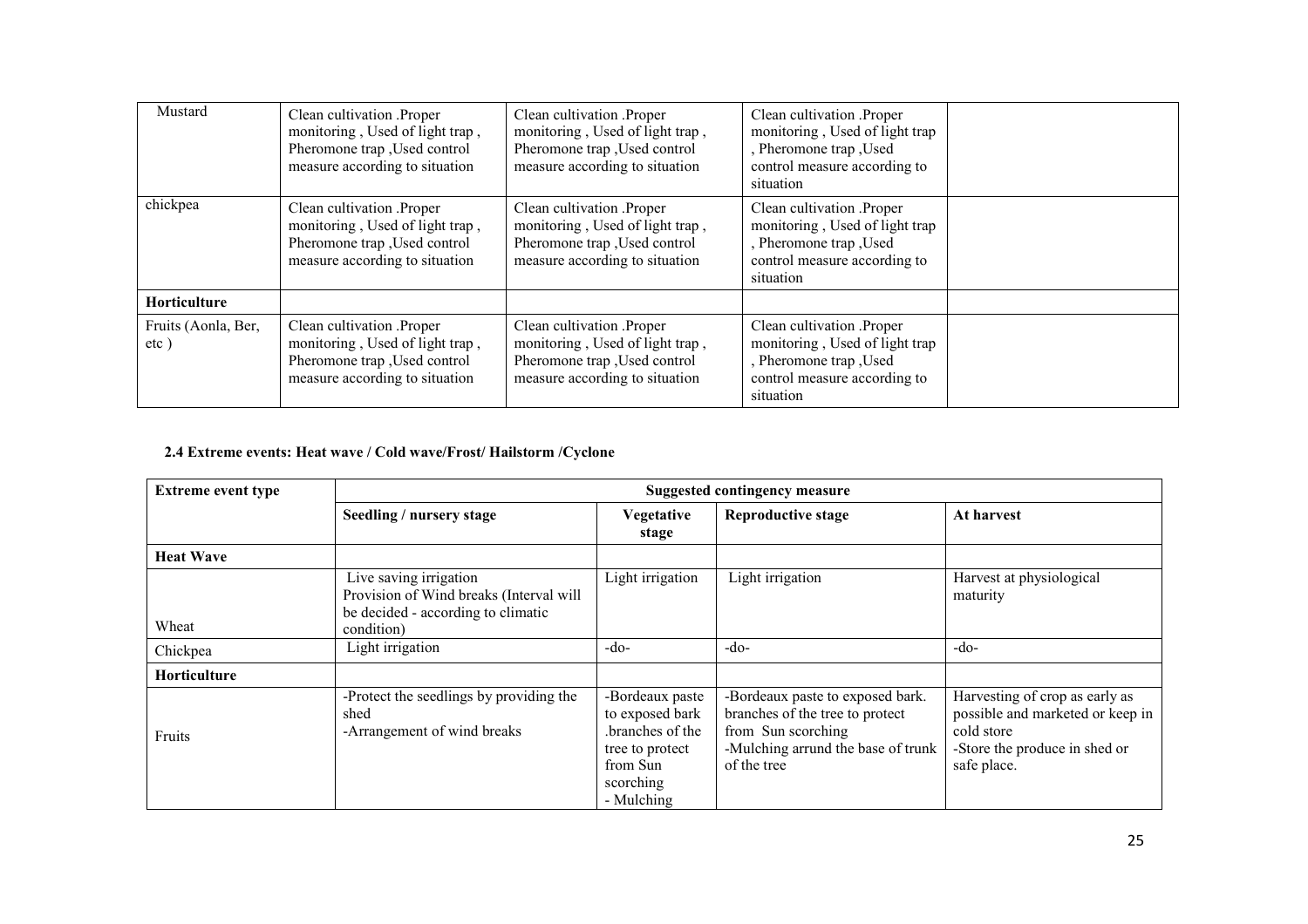|                  |                                                                              | arrund the base<br>of trunk of the          |                                          |                                                                                                                                  |
|------------------|------------------------------------------------------------------------------|---------------------------------------------|------------------------------------------|----------------------------------------------------------------------------------------------------------------------------------|
| Vegetables       | Protect the seedlings by providing the<br>shed<br>Arrangement of wind breaks | tree<br>Light irrigation<br>at night hours  | Application of N-fertilizers             | Harvest and marketed as early as<br>possible                                                                                     |
| <b>Cold wave</b> |                                                                              |                                             |                                          |                                                                                                                                  |
| Chick pea        | Light irrigation<br>Smoking during night                                     | Light irrigation<br>Smoking during<br>night | Light irrigation<br>Smoking during night | Harvest at physiological<br>maturity                                                                                             |
| Wheat            | $-do-$                                                                       | $-do-$                                      | $-do-$                                   | $-do-$                                                                                                                           |
| Horticulture     |                                                                              |                                             |                                          |                                                                                                                                  |
| Fruits           | $-do-$                                                                       | $-do-$                                      | $-do-$                                   | Harvesting of crop as early as<br>possible and marketed or keep in<br>cold store<br>-Store the produce in shed or<br>safe place. |
| Vegetables       | $-do-$                                                                       | $-do-$                                      | $-do-$                                   | Harvest and marketed as early as<br>possible                                                                                     |
| Frost            | $-do-$                                                                       | $-do-$                                      | $-do-$                                   |                                                                                                                                  |
| Wheat            | $-do-$                                                                       | $-do-$                                      | $-do-$                                   | Harvest at physiological<br>maturity                                                                                             |
| Chick pea        | $-do-$                                                                       | $-do-$                                      | $-do-$                                   | $-do-$                                                                                                                           |
| Horticulture     | $-do-$                                                                       | $-do-$                                      | $-do-$                                   |                                                                                                                                  |
| Fruits           | $-do-$                                                                       | $-do-$                                      | $-do-$                                   | Harvesting of crop as early as<br>possible and marketed or keep in<br>cold store<br>-Store the produce in shed or<br>safe place. |
| Vegetables       | $-do-$                                                                       | $-do-$                                      | $-do-$                                   | Harvest and marketed as early as<br>possible                                                                                     |
| <b>Hailstorm</b> |                                                                              |                                             |                                          |                                                                                                                                  |
| Wheat            | $\overline{\phantom{a}}$                                                     | $\blacksquare$                              | Protect the crop from rodents<br>attack  | Keep the produce in protected<br>area preferably under the roof                                                                  |
| Chick pea        | $\blacksquare$                                                               | $\blacksquare$                              | Protect the crop from rodents<br>attack  | Keep the produce in protected<br>area preferably under the roof                                                                  |
| Horticulture     |                                                                              |                                             |                                          |                                                                                                                                  |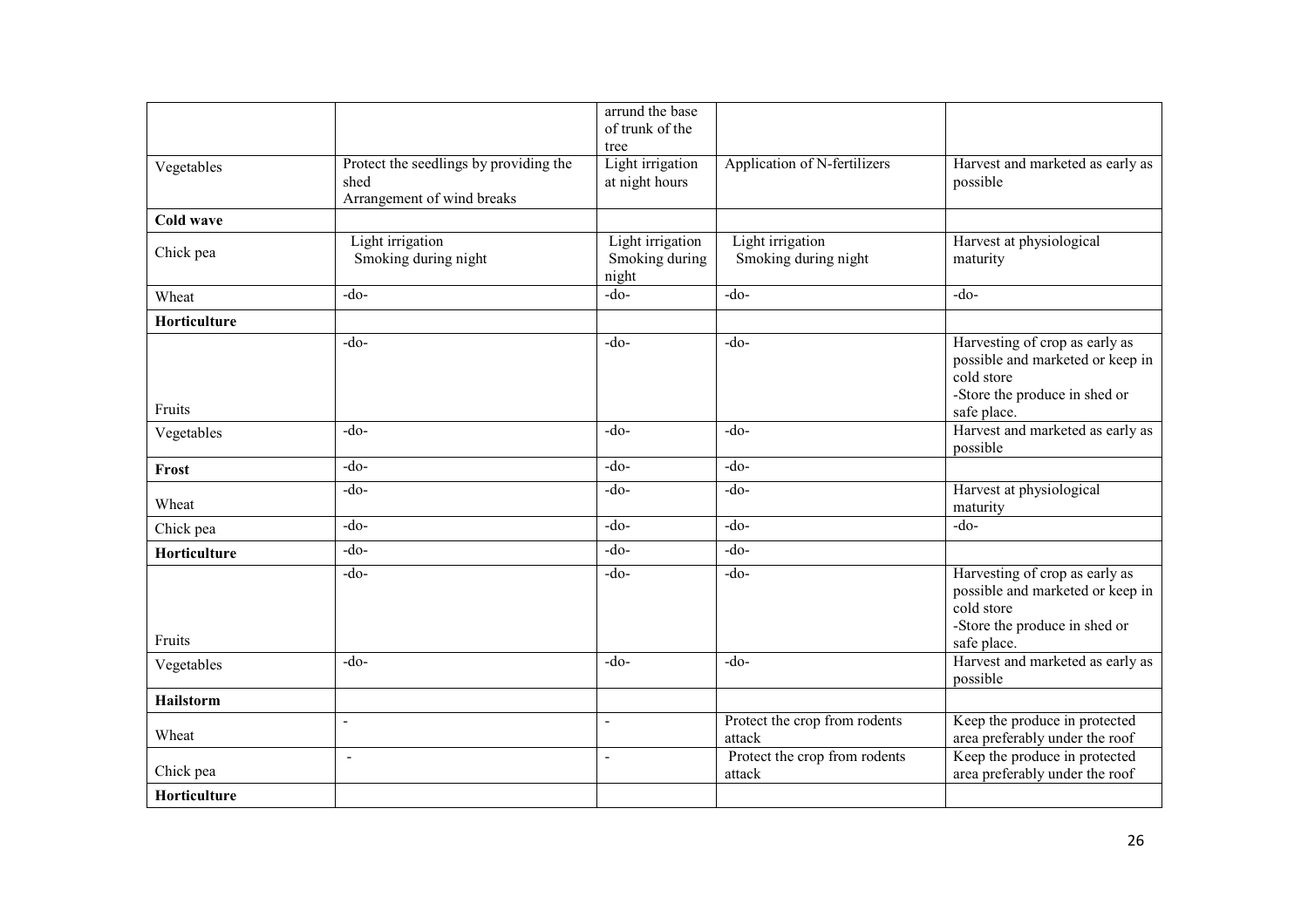|                                    | Provide the shed |  |  | Keep the produce in protected  |  |
|------------------------------------|------------------|--|--|--------------------------------|--|
| Fruits                             |                  |  |  | area preferably under the roof |  |
| Vegetables                         | Provide the shed |  |  | Keep the produce in protected  |  |
|                                    |                  |  |  | area preferably under the roof |  |
| Cyclone: Not occur in the district |                  |  |  |                                |  |
| Horticulture                       |                  |  |  |                                |  |
| $\sim$ $\sim$ $\sim$               |                  |  |  |                                |  |

#### 2.5Contingent strategies for Livestock, Poultry & Fisheries

### 2.5.1 Livestock

| <b>Drought</b>                   | <b>Suggested contingency measures</b>                                                                                                                                   |                                                                                                                                                                                                                                                                                                                     |                                                                                                                                                                                                           |  |
|----------------------------------|-------------------------------------------------------------------------------------------------------------------------------------------------------------------------|---------------------------------------------------------------------------------------------------------------------------------------------------------------------------------------------------------------------------------------------------------------------------------------------------------------------|-----------------------------------------------------------------------------------------------------------------------------------------------------------------------------------------------------------|--|
|                                  | Before the event <sup>s</sup>                                                                                                                                           | During the event                                                                                                                                                                                                                                                                                                    | After the event                                                                                                                                                                                           |  |
| Feed and fodder<br>availability  | Adoption of fodder bank.<br>Use of surplus fodder for silage.<br>Urea treatment : $4 \text{ kg}$ Urea + 75 litter of<br>water solution spray on 100 fodder<br>Insurance | Use of reserve fodder. Use of stored silage.<br>Balance ration Use of chaffed fodder.<br>Transportation of fodder from ad joining<br>districts if excess there<br>Use unconventional feeds as a source of<br>roughage, use urea treated roughage,<br>use urea molasses block as a source of nitrogen<br>and energy. | Feeding green feed/fodder and<br>conventional feed.<br>Regularly Sprinkling of water on<br>live stock body<br>Use of wet bhusa.<br>Availing the insurance.<br>Separation of unproductive<br>livestock     |  |
|                                  |                                                                                                                                                                         | Use low quality processed with mild acid and<br>alkali treatment                                                                                                                                                                                                                                                    |                                                                                                                                                                                                           |  |
| Drinking water                   | Provision of hygienic supply of water.<br>Storage of water in the tank for drinking<br>Excavations of bore wells                                                        | Judicious use of stored water.<br>Use of potassium permanganate 1ppm,<br>Heat treatment of Water before use.                                                                                                                                                                                                        | Ensure the cleanlinell of drinking<br>water<br>Water treated with quick lime                                                                                                                              |  |
| Health and disease<br>management | Deworming, regular vaccination of HS<br>BQ and FMD provision of mineral<br>mixture                                                                                      | Treatment of sick animal through camp.<br>Isolation of sick animals                                                                                                                                                                                                                                                 | Culling of sick animal<br>Vaccination & deworming                                                                                                                                                         |  |
| <b>Floods</b>                    |                                                                                                                                                                         |                                                                                                                                                                                                                                                                                                                     |                                                                                                                                                                                                           |  |
| Feed and fodder<br>availability  | Adoption of fodder bank<br>Hay and silage making<br>Insurance.<br>Repair of animal shed<br>Shifting of animals from the flood area                                      | Use unconventional feeds<br>Use of reserve fodder<br><b>Balance</b> ration<br>Use of chaffed fodder<br>Use roughages processed with mild acid and<br>alkali<br>Transportation excess fodder from ad joining<br>district                                                                                             | Regularly Sprinkling of water on<br>live stock body<br>Feeding green feed/fodder and<br>conventional feed<br>use of wet bhusa.<br>Availing the insurance. ----<br>Separation of unproductive<br>livestock |  |
| Drinking water                   | Ensure availability of clean hygienic<br>water                                                                                                                          | Clean water<br>Water after boiling / alum treatment                                                                                                                                                                                                                                                                 | Ensure the cleanliness of drinking<br>water                                                                                                                                                               |  |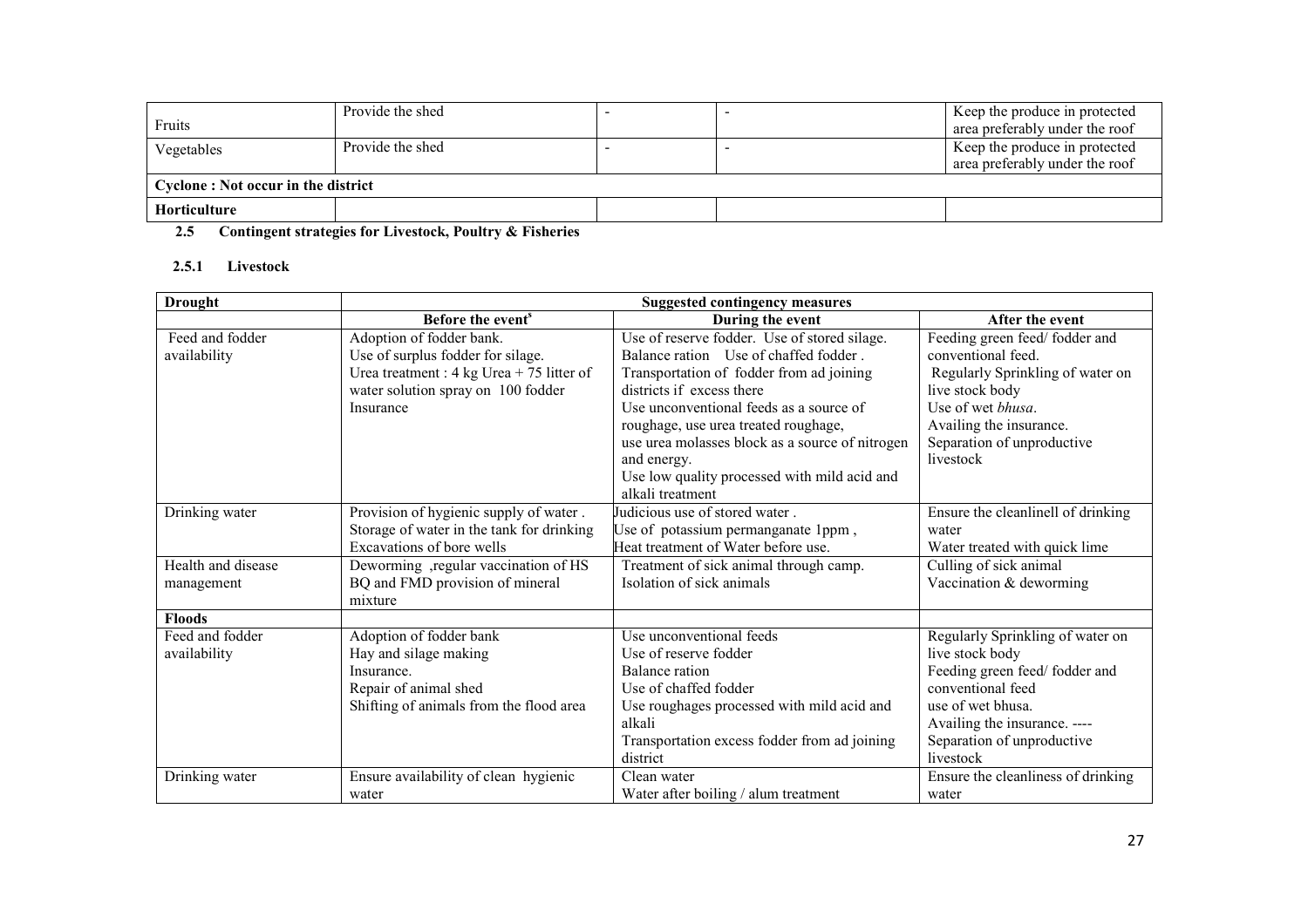|                     | Water be treated with quick lime lime     |                                              |                                         |
|---------------------|-------------------------------------------|----------------------------------------------|-----------------------------------------|
| Health and disease  | Regular vaccination of HS, BQ and FMD     | Treatment of sick animal through camp.       | Culling of sick animal                  |
| management          | provision of mineral mixture preparation  | solation of sick animals.                    | -use antidote in poisoning case         |
|                     | of water proof shed                       | Treatment of sick animals in houses          |                                         |
|                     | provision of dry fodder, Deworming        |                                              |                                         |
| Cyclone             | (Not occur in the district) NA            |                                              | <b>NA</b>                               |
| Feed and fodder     |                                           |                                              |                                         |
| availability        |                                           |                                              |                                         |
| Drinking water      |                                           |                                              |                                         |
| Health and disease  |                                           |                                              |                                         |
| management          |                                           |                                              |                                         |
| cold wave           |                                           |                                              |                                         |
| Shelter/environment | House of animal should be N-<br>$\bullet$ | availability of full sun rays in animal      | Adopt curative measures to              |
| management          | S direction                               | shed, keep animal body warm                  | obtain the milk production              |
|                     | Plan of proper housing,<br>$\bullet$      | Use of gunny bags to cover the windows       | level                                   |
|                     | Collection of waste gunny<br>$\bullet$    | during night hours                           | -Keep environment uniformly             |
|                     | bags for shelter                          |                                              | to recover animal                       |
|                     |                                           |                                              |                                         |
| Health and disease  | Ensure storage of antibiotics, B-         | Treatment of sick animals                    | Vaccination & deworming                 |
| management          | complex, liver tonic, anti-               | <b>Balanced</b> ration                       | Culling of sick animals                 |
|                     | inflammatory drugs, anti-stress drugs,    | Use of warm water                            |                                         |
|                     | vaccines etc for the event                | Inhalation of Eucalyptus water               |                                         |
|                     | Storage for balanced ration               |                                              |                                         |
| <b>Heat wave</b>    |                                           |                                              |                                         |
| Shelter/environment | Provision of proper shade                 | Provision of cold water                      | $\sqrt{\text{Vacc}}$ and $\&$ deworming |
| management          | Provision of trees                        | Keep environment uniformly to recover animal |                                         |
|                     | Reflector paints over roof                |                                              |                                         |
|                     | two times bathing of animals              |                                              |                                         |
|                     | -Ensure storage of antibiotics, B-        | Vaccination & deworming                      |                                         |
| Health and disease  | complex, liver tonic, anti-               |                                              |                                         |
| management          | inflammatory drugs, anti-stress drugs,    |                                              |                                         |
|                     | vaccines etc for the event                |                                              |                                         |
|                     | -Use suitable drugs depending on          |                                              |                                         |
|                     | condition.                                |                                              |                                         |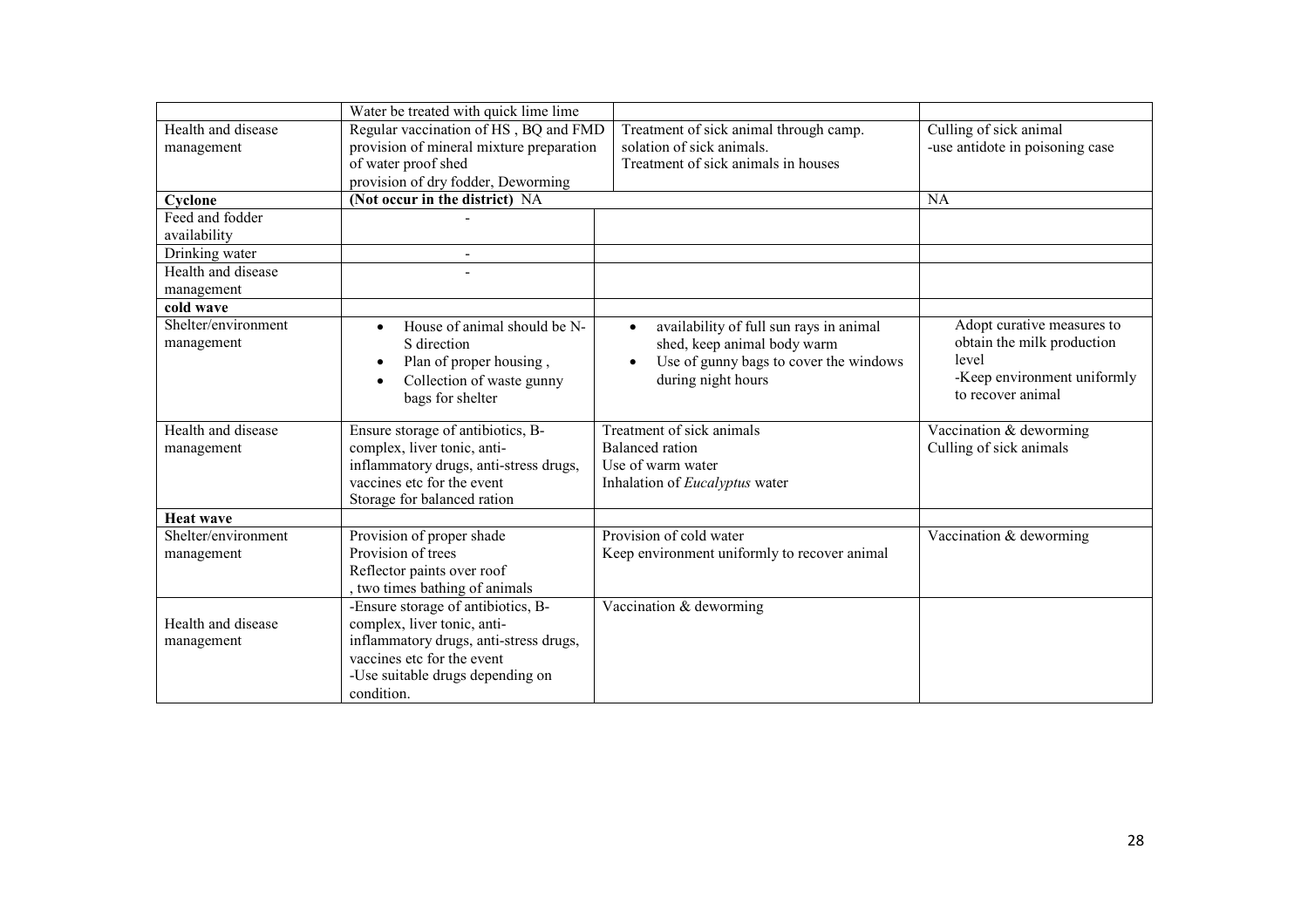#### 2.5.2 Poultry

|                                           | <b>Suggested contingency measures</b>                                            | <b>Convergence/linkages</b>                                                                                                                                                                                                                                                                      |                                                                                                                                     |                                  |
|-------------------------------------------|----------------------------------------------------------------------------------|--------------------------------------------------------------------------------------------------------------------------------------------------------------------------------------------------------------------------------------------------------------------------------------------------|-------------------------------------------------------------------------------------------------------------------------------------|----------------------------------|
|                                           | Before the event <sup>a</sup>                                                    | During the event                                                                                                                                                                                                                                                                                 | After the event                                                                                                                     | with ongoing programs,<br>if any |
| <b>Drought</b>                            | Insurance of birds                                                               | Keep watch on mortality and                                                                                                                                                                                                                                                                      | Materialized the benefit of                                                                                                         |                                  |
| Shortage of feed ingredients              | -Storage of food ingredients                                                     | adopt measures<br>Mineral mixture feeding, use<br>unconventional feed in feeding<br>of poultry ration, use animal<br>protein source like fish meal,<br>silk worm pupa, blood meal by<br>products of slaughter house etc,<br>ration should be made from<br>locally available feed<br>ingredients. | insurance<br>Feeding high quality<br>balance fee                                                                                    |                                  |
| Drinking water                            | -Storage of Sanitized drinking<br>water                                          | Judicious use of stored water                                                                                                                                                                                                                                                                    | Fresh drinking water                                                                                                                |                                  |
| Health and disease management             | Deworming, Vaccination<br>Deticking of shed<br>Provision of rapid growing strain | Use of high weight gain<br>breeding stock<br>Treatment of sick birds                                                                                                                                                                                                                             | Vaccination and deworming<br>Culling of sick birds                                                                                  |                                  |
| <b>Floods</b>                             |                                                                                  |                                                                                                                                                                                                                                                                                                  |                                                                                                                                     |                                  |
| Shortage of feed ingredients              | -Storage of poultry feed --<br>Storage of mineral mixture                        | Use of stored feed<br>Offer dry feed<br>Avoid dampness in feed to<br>minimize the chances of<br>aflotoxins                                                                                                                                                                                       | Open the curtain for proper<br>aeration and drying of litter.<br>Optimum feeding to<br>maintain egg production and<br>proper weight |                                  |
| Drinking water                            | Storage of clean drinking water                                                  |                                                                                                                                                                                                                                                                                                  |                                                                                                                                     |                                  |
| Health and disease management             | Provision of Vaccination<br>Deworming                                            | Proper Vaccination and<br>deworming,<br>use anti fungal and liver tonic<br>during feeding and drinking                                                                                                                                                                                           | Culling of sick birds<br>Vaccination and deworming                                                                                  |                                  |
| <b>Cyclone: Not occur in the district</b> |                                                                                  |                                                                                                                                                                                                                                                                                                  |                                                                                                                                     |                                  |
| Shortage of feed ingredients              | $\overline{\phantom{a}}$                                                         | $\blacksquare$                                                                                                                                                                                                                                                                                   | $\overline{\phantom{a}}$                                                                                                            |                                  |
| Drinking water                            | $\overline{\phantom{a}}$                                                         | $\overline{\phantom{a}}$                                                                                                                                                                                                                                                                         | $\overline{\phantom{a}}$                                                                                                            |                                  |
| Health and disease management             |                                                                                  |                                                                                                                                                                                                                                                                                                  | $\blacksquare$                                                                                                                      |                                  |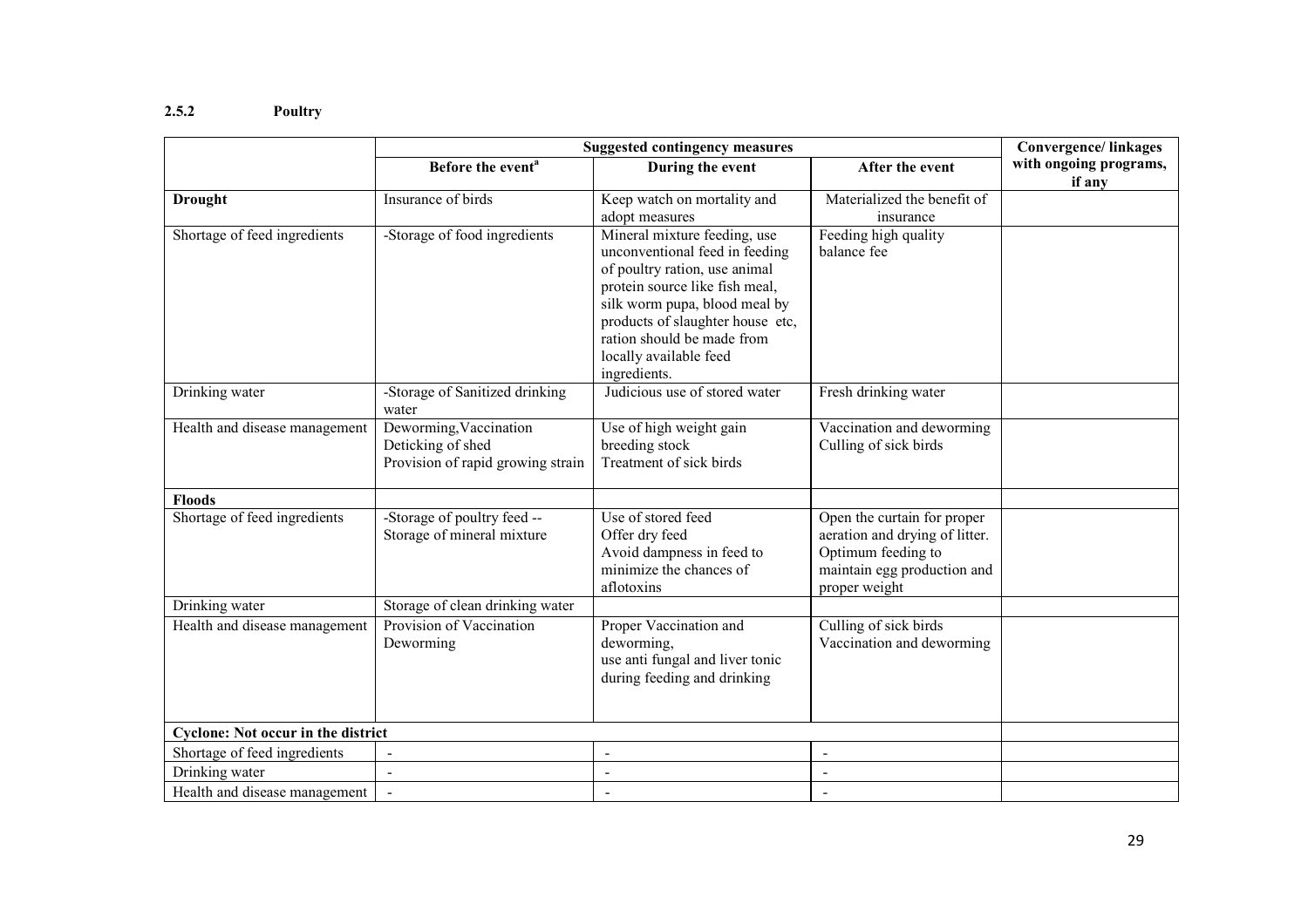| Heat wave and cold wave       |                                                                                                                     |                                                                                    |                           |                       |
|-------------------------------|---------------------------------------------------------------------------------------------------------------------|------------------------------------------------------------------------------------|---------------------------|-----------------------|
| Shelter/environment           | -Repair of sheds                                                                                                    | -Down the curtain of windows                                                       | Feeding high quality      | Culling of sick birds |
| management                    | -Use of sprinklers for<br>maintenance of temperature<br>-Storage of local available food<br>grains/feed ingredients | -lighting in the shed in cold<br>condition<br>-maintain the temperature of<br>shed | balance feed              |                       |
| Health and disease management | Deworming                                                                                                           | Vaccination and deworming, use                                                     | Vaccination and deworming |                       |
|                               | Vaccination                                                                                                         | anti stress drugs and liver tonic                                                  |                           |                       |
|                               |                                                                                                                     | during feeding and drinking.                                                       |                           |                       |
|                               |                                                                                                                     | Deworming                                                                          |                           |                       |
|                               |                                                                                                                     | Deticking                                                                          |                           |                       |

#### 2.5.3 Fisheries/ Aquaculture

|                                                                                 | <b>Suggested contingency measures</b>                                                                                                          |                                                                                                                                                                                                                        |                                                                                                                                                                                                                                     |  |
|---------------------------------------------------------------------------------|------------------------------------------------------------------------------------------------------------------------------------------------|------------------------------------------------------------------------------------------------------------------------------------------------------------------------------------------------------------------------|-------------------------------------------------------------------------------------------------------------------------------------------------------------------------------------------------------------------------------------|--|
|                                                                                 | Before the event <sup>a</sup>                                                                                                                  | During the event                                                                                                                                                                                                       | After the event                                                                                                                                                                                                                     |  |
| 1) Drought                                                                      |                                                                                                                                                |                                                                                                                                                                                                                        |                                                                                                                                                                                                                                     |  |
| A. Capture                                                                      |                                                                                                                                                |                                                                                                                                                                                                                        |                                                                                                                                                                                                                                     |  |
| Marine                                                                          |                                                                                                                                                |                                                                                                                                                                                                                        | $\blacksquare$                                                                                                                                                                                                                      |  |
| Inland                                                                          |                                                                                                                                                |                                                                                                                                                                                                                        |                                                                                                                                                                                                                                     |  |
| (i) Shallow water depth due to<br>insufficient rains/inflow                     | All the fish should be marketed<br>Shifting of small sized fishes into<br>small storage water bodies such as<br>Plastic or cemented structures | Harvesting of fish<br>Shifting of small sized fishes to in<br>small storage water bodies such as<br>Plastic or cemented structures-<br>Provision of net-shed over the tank<br>Dry ponds should be treated with<br>lime | Safe disposal of first event of runoff<br>for storage of only clean water<br>Waste ware should be protected by<br>net for stay of fishes in the tank.<br>After onset of monsoon and ponds fill<br>with water seedling the fish seed |  |
| (ii Impact of heat and salt load build<br>up in ponds / change in water quality | Apply the lime to neutralize the<br>concentrated water                                                                                         | Apply the lime to neutralize the<br>concentrated water                                                                                                                                                                 | Safe disposal of first event of runoff<br>for storage of only clean water<br>Waste ware should be protected by<br>net for stay of fishes in the tank.<br>After onset of monsoon and ponds fill<br>with water seedling the fish seed |  |
| (iii) Any other                                                                 |                                                                                                                                                |                                                                                                                                                                                                                        |                                                                                                                                                                                                                                     |  |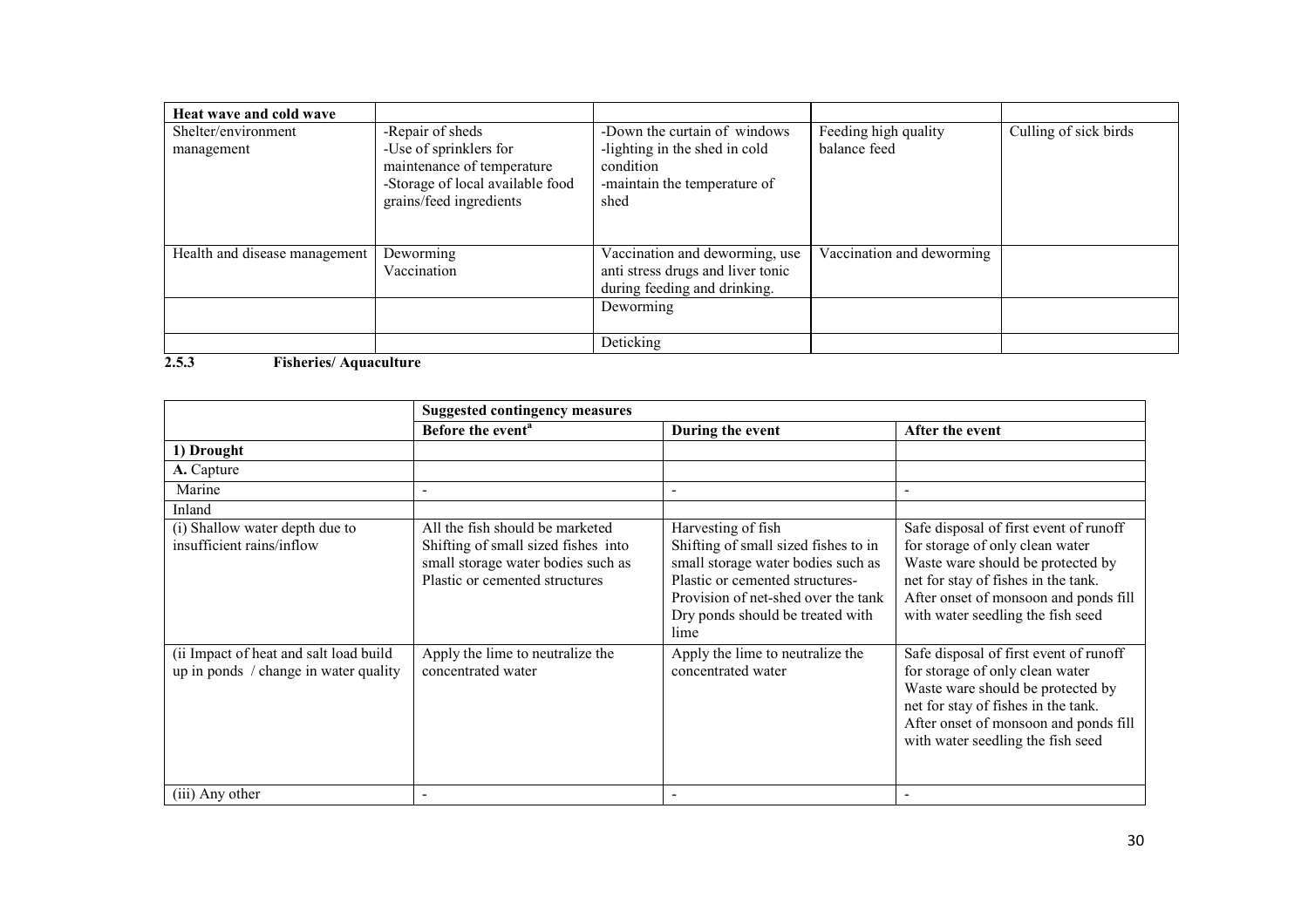| <b>B.</b> Aquaculture                          |                                      |                                      |                                     |
|------------------------------------------------|--------------------------------------|--------------------------------------|-------------------------------------|
| (i) Shallow water in ponds due to              | $\blacksquare$                       | $\overline{\phantom{0}}$             | $\overline{\phantom{a}}$            |
| insufficient rains/inflow                      |                                      |                                      |                                     |
| (ii) Impact of salt load build up in           | $\blacksquare$                       |                                      | $\blacksquare$                      |
| ponds / change in water quality                |                                      |                                      |                                     |
| (iii) Any other                                |                                      |                                      |                                     |
| 2) Floods                                      |                                      |                                      |                                     |
| A. Capture                                     |                                      |                                      |                                     |
| Marine                                         |                                      |                                      |                                     |
| Inland                                         |                                      |                                      |                                     |
| (i) Average compensation paid due to           |                                      |                                      |                                     |
| loss of human life                             |                                      |                                      |                                     |
| (ii) No. of boats / nets/damaged               |                                      |                                      |                                     |
| (iii) No. of houses damaged                    |                                      |                                      |                                     |
| (iv) Loss of stock                             |                                      |                                      |                                     |
| (v) Changes in water quality                   |                                      |                                      |                                     |
| (vi) Health and diseases                       |                                      |                                      |                                     |
| <b>B.</b> Aquaculture                          |                                      |                                      |                                     |
| (i) Inundation with flood water                | Keeps net in west wear of ponds      | Protect the fish to flow with runoff |                                     |
|                                                |                                      | water                                |                                     |
| (ii) Water contamination and changes           | Lime treatment should be done.       | Lime treatment and $KMnO4$           | No seedling of new fish seed        |
| in water quality                               |                                      | treatment 2 ppm                      |                                     |
| (iii) Health and diseases                      | Lime treatment should be done.       | Lime treatment and $KMnO4$           | No seedling of new fish seed        |
|                                                |                                      | treatment 2 ppm                      |                                     |
| (iv) Loss of stock and inputs (feed,           | Manufactured feed should be given in | Manufactured feed should be given    | Natural feed should be available in |
| chemicals etc)                                 | ponds                                | in ponds                             | ponds                               |
| $\overline{(v)}$ Infrastructure damage (pumps, | Dust and debris should be clean in   | Continuous Dust and debris cleans    |                                     |
| aerators, huts etc)                            | west wear.                           | in west wear.                        |                                     |
| $\overline{(vi)}$ Any other                    |                                      |                                      |                                     |